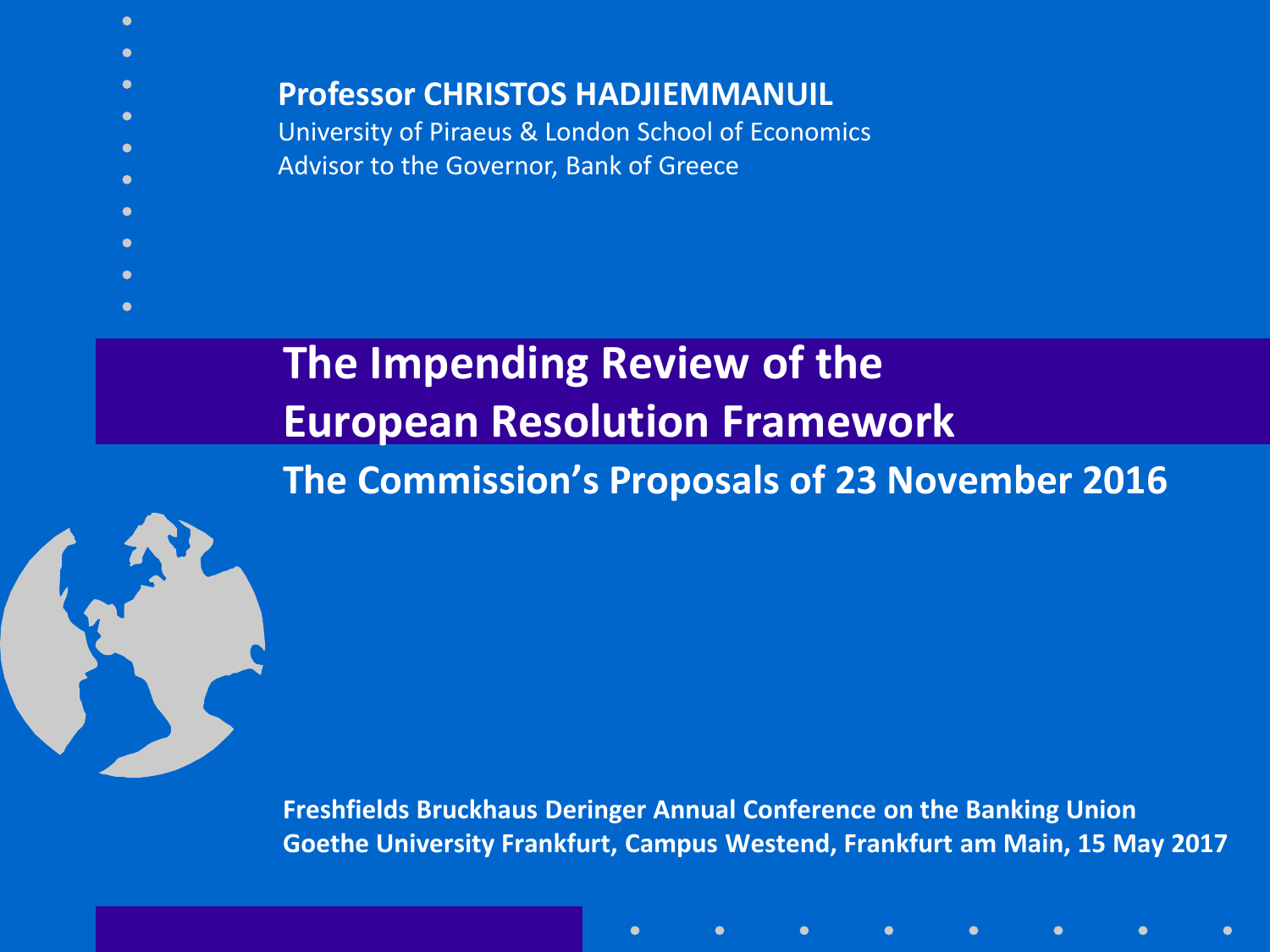# **'Banking Reform' package**

#### **Background**

Review of existing norms based on

- 2015 public consultation on impact of CRD IV/CRR banking prudential regime on the financing of the EU economy
- 'Call for Evidence' on all post-crisis legislation on financial services
- Specific Commission analysis on CRD IV rules on remuneration

Need to implement FSB's TLAC standard in EU

#### **23 Nov 2016: launch of the Banking Reform package**

*'Today, we have put forward new risk reduction proposals that build on the agreed global standards while taking into account the specificities of the European banking sector*'– Commission Vice-President Valdis Dombrovskis

 $\bullet$ 

#### **Five legislative proposals**

Amendment of CRD IV/CRR prudential regime of 2013 Amendment of BRRD & SRM Reg resolution regime of 2014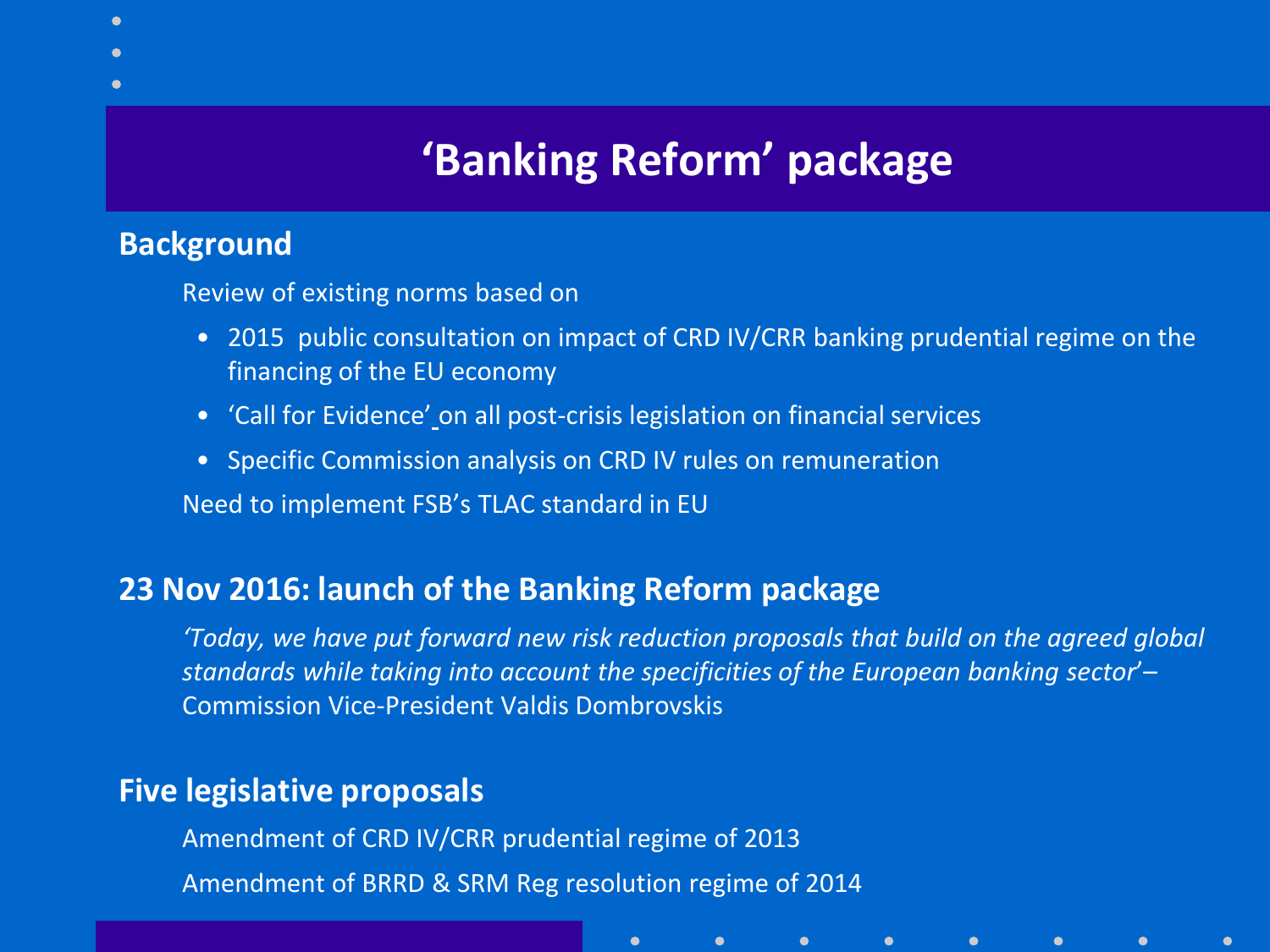# **Key prudential proposals**

#### **Completion of the Basel III prudential regime**

Binding 3% leverage ratio (LR)

Binding detailed net stable funding ratio (NSFR)

More risk-sensitive own funds requirements for securities & derivatives trading (BCBS's FRTB) No amendments on topics still under discussion in the BCBS (credit and operational risk, including introduction of 'output floor')

#### **Facilitation of lending to SMEs and for infrastructure projects**

(But at the cost of significant divergence from Basel standards)

### **Making supervisory requirements more proportionate & easing burden for smaller and non-complex banks**

 $\bullet$ 

 $\bullet$ 

 $\bullet$ 

More proportional rules on supervisory reporting CRR disclosure requirements Amendment of the remuneration rules Phasing-in of IFRS9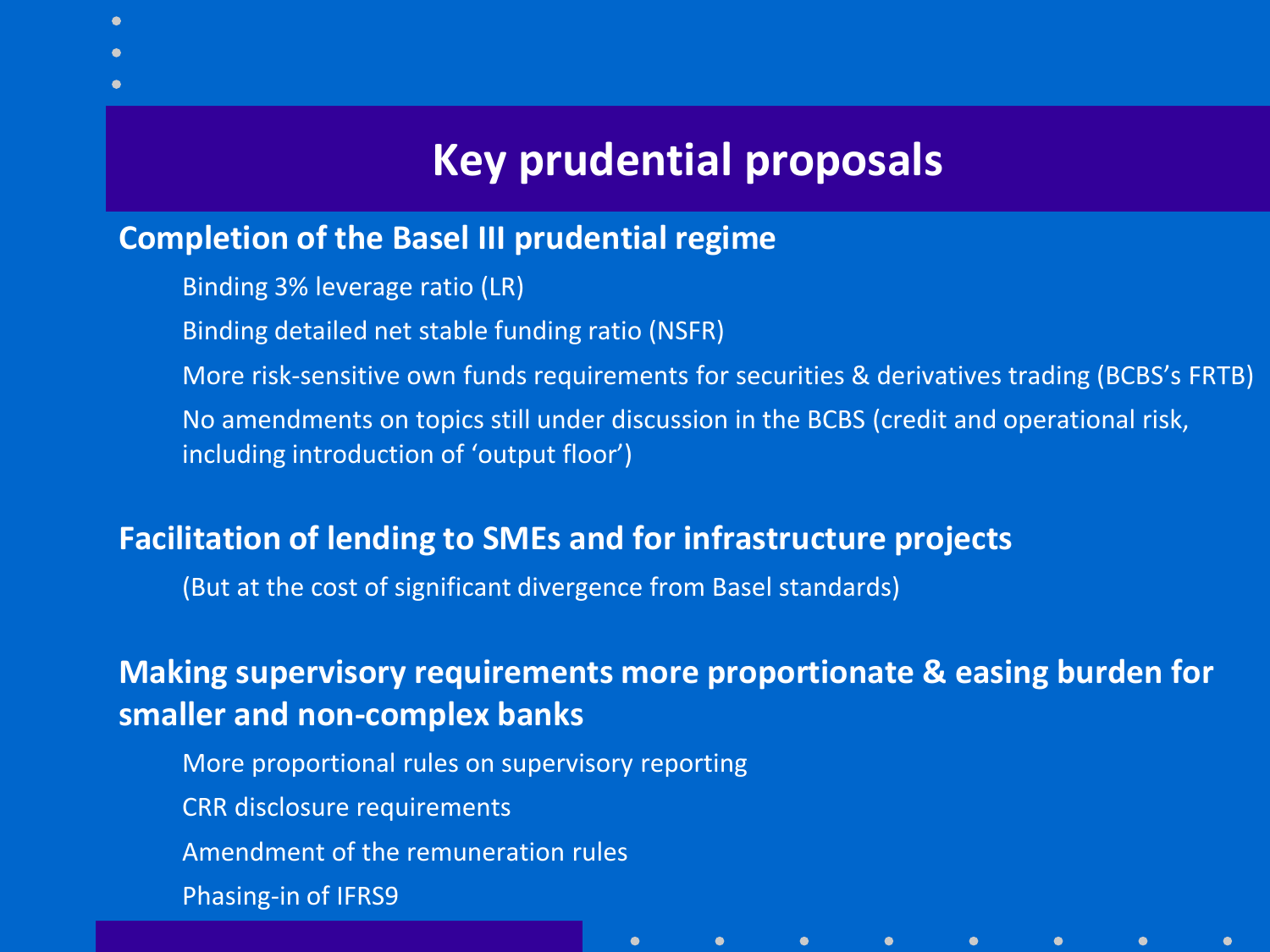# **Resolution-related proposals**

#### **New standards on TLAC (total loss-absorbing capacity) for G-SIIs**

Minimum (Pillar 1) levels of capital and other instruments (debt) designed to bear losses in resolution (EU implementation of the FSB standard) Possibility of discretionary Pillar 2 add-on

#### **Review of the MREL system**

Integration of TLAC standard into existing MREL system, which applies to all institutions Technical redesign of the MREL system, to align it with the TLAC standard

#### **Norms on group resolution planning**

Designation of 'resolution groups' and 'resolution entities' Intermediate EU parent undertakings for non-EU G-SIIs External v internal TLAC/MREL

#### **Amendments to strengthen the legal underpinning of the resolution process**

New creditor hierarchy: new rank of non-preferred senior debt

Moratorium powers

Contractual recognition of bail-in in third-country instruments: possibility of waiver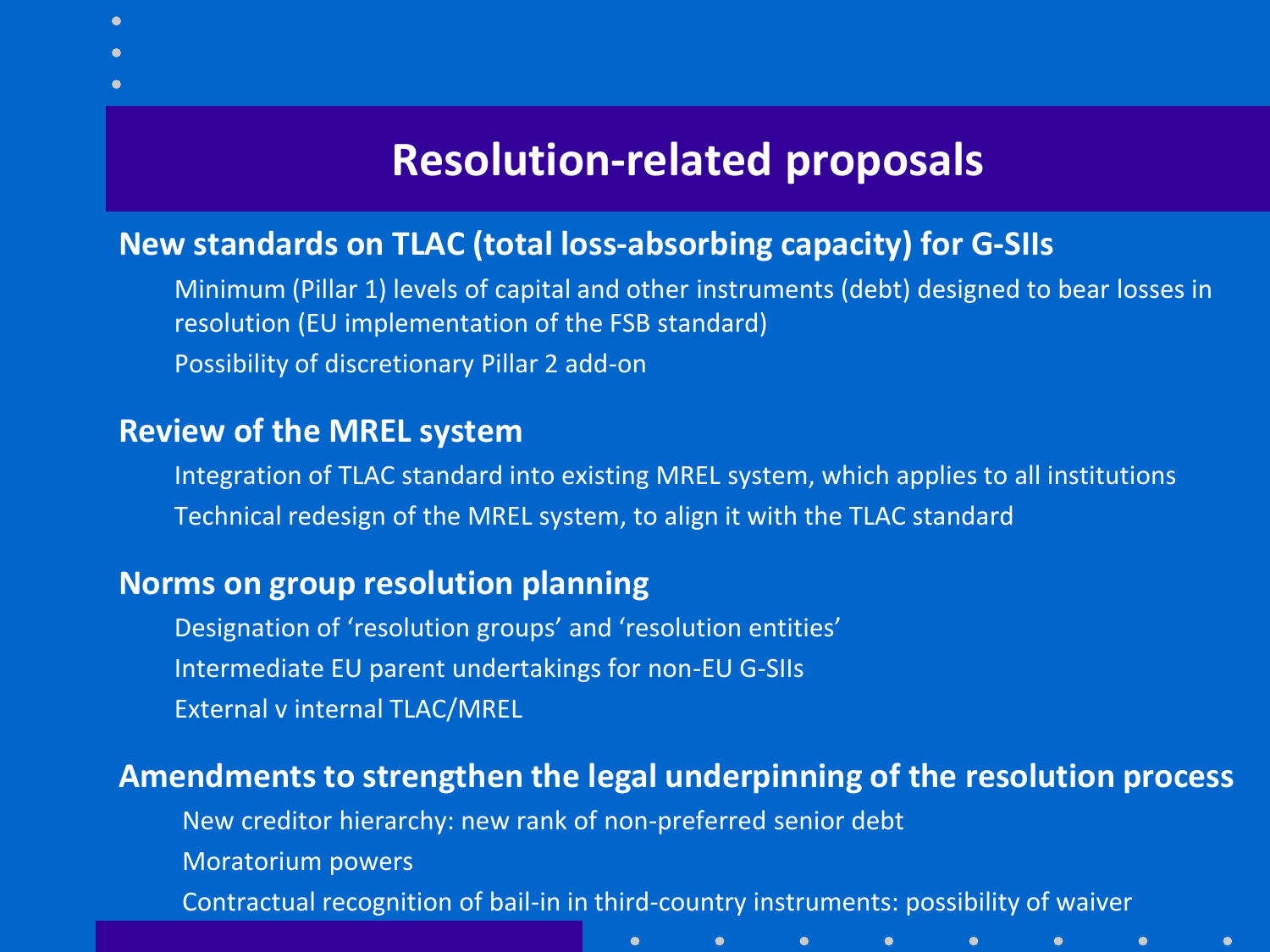# **Group structures and resolution planning**

### **EU resolution law envisages –but presently does not provide an effective legal basis for– group-wide approaches to resolution**

Resolution may take place in relation, not to individual operating subsidiaries, but to their intermediate or ultimate holding company

- Only the holding company enters into resolution
- Only holding company's direct claimants stand to suffer losses
- Operating subsidiaries survive / may remain part of the same group
- Creditors of operating subsidiaries are insulated from effects of bail-in

Resolution on this basis may affect the whole group or distinct parts (sub-groups)

• Single Point of Entry (SPE): only one 'resolution entity' for the whole group

 $\bullet$ 

• Multiple Point of Entry (MPE): several resolution entities, with corresponding resolution groups (which include all their direct and indirect subsidiaries)

**Amendments to the existing prudential and resolution framework will allow for effective planning and application of group-wide resolution strategies**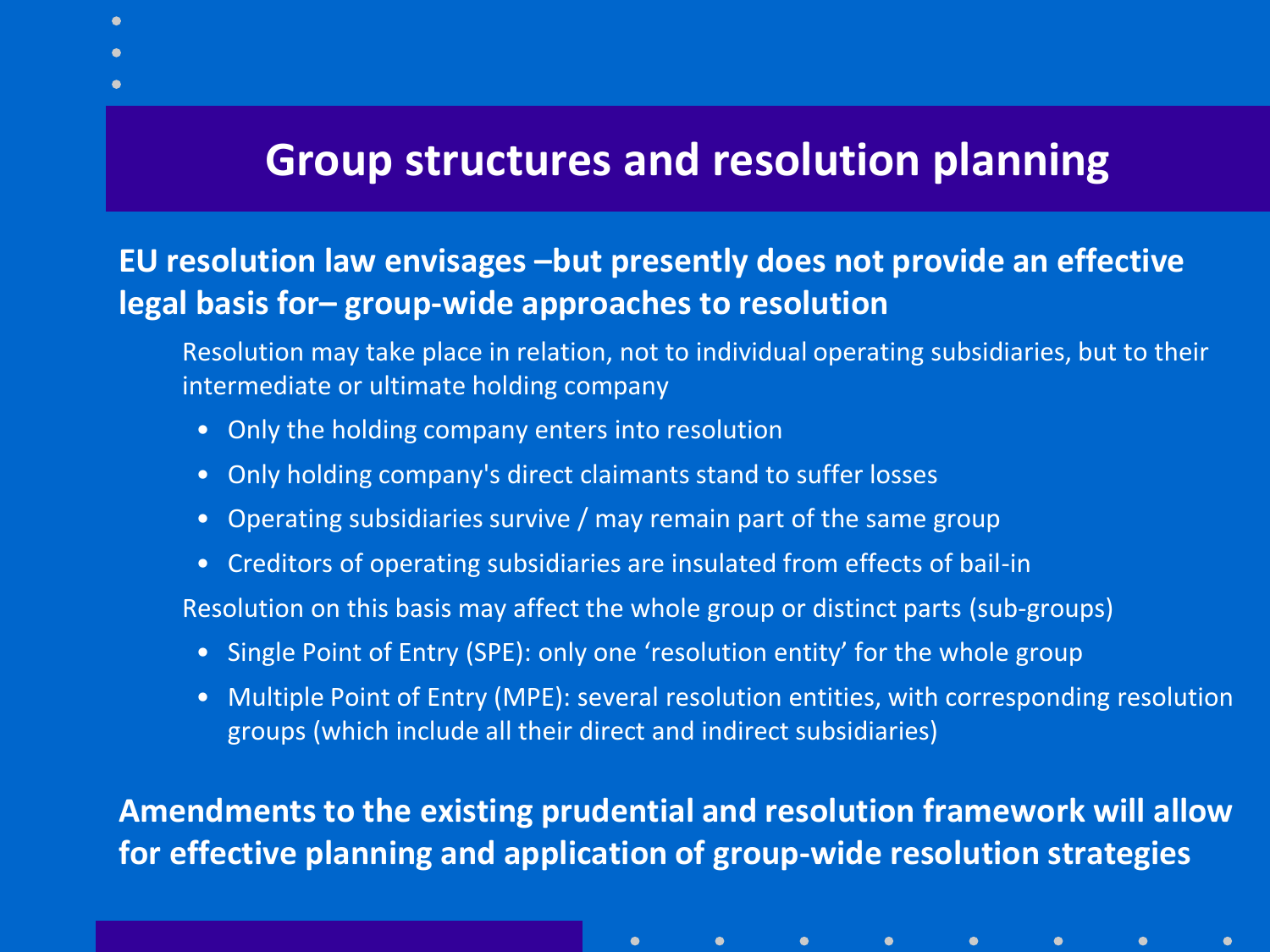#### **Financial holding companies: brought under direct supervisory control**

FHCs: undertakings engaging in non-banking financial activities, whose subsidiaries are exclusively or mainly credit institutions, investment firms or financial institutions Currently caught by the EU regulatory net only indirectly (through operating subsidiaries) Proposed amendments bring FHC and mixed FHC under direct supervisory control and shift to them the responsibility for compliance with prudential norms on the consolidated level

### **Changes in the resolution framework (BRRD & SRM Reg) to ensure proper classification of various entities within a banking group**

Introduction of new legal concepts of

• 'resolution entities' (the entities to be resolved in accordance to the resolution plan), and

 $\bullet$ 

• 'resolution groups' (the subsidiaries belonging to the resolution entities)

Explicit *ex ante* characterization of each entity within a group in the context of group resolution planning

Consideration of the implications of planned resolution actions for group resolution Simultaneous determination of the level of application of the rules on loss absorbing capacity (MREL/TLAC)

 $\bullet$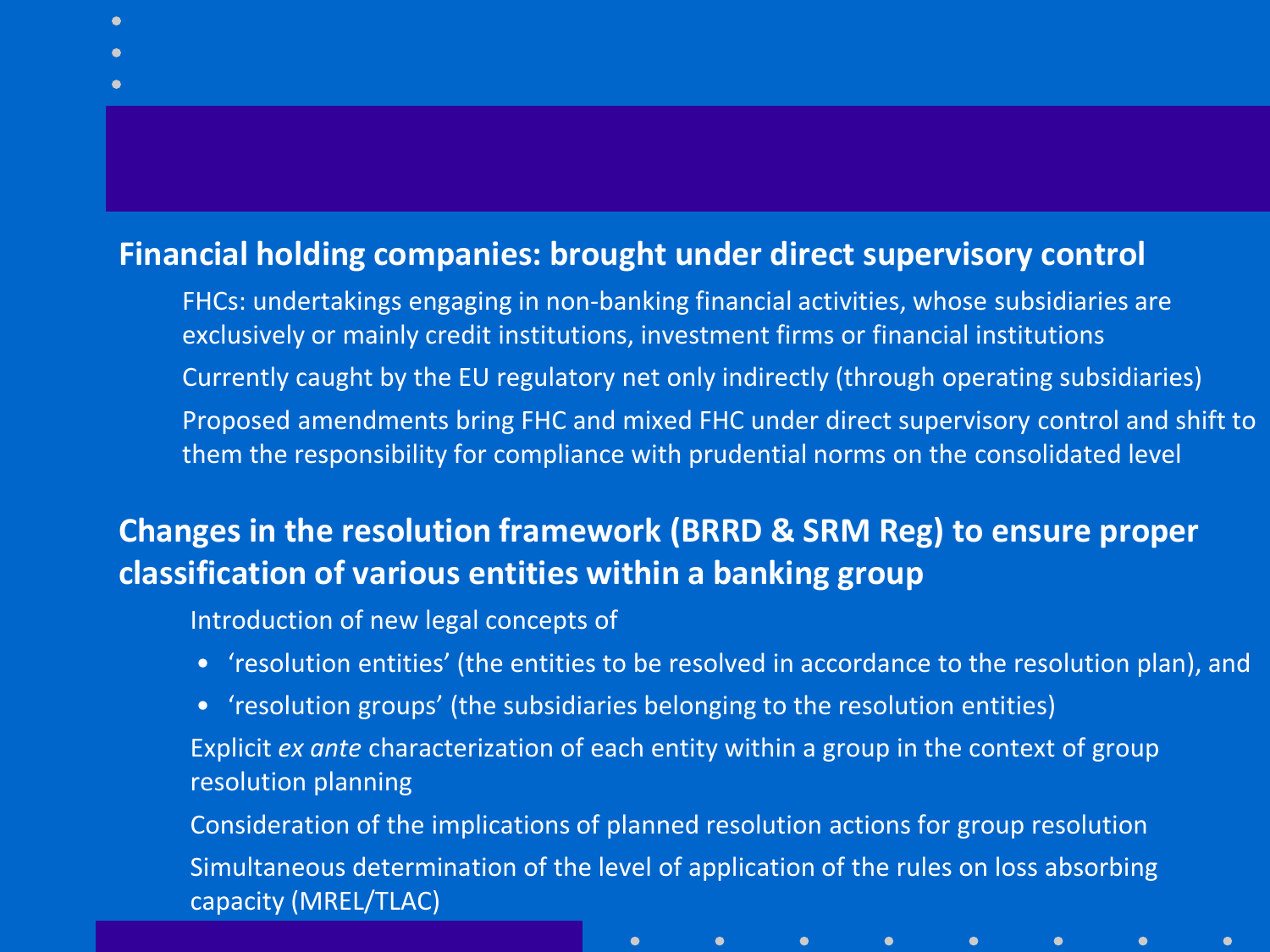# **Corralling of the EU part of large non-EU banks**

#### **New CRD structural requirement for large third-country banking groups**

Applicable to

- non-EU G-SIIs and
- other non-EU groups with extensive activities in the EU (total EU assets of at least €30 billion; assets in branches of non-EU entities are also included in the calculation!)

Obligation to establish a single intermediate EU parent undertaking for all their subsidiaries in the EU

The intermediate EU parent undertaking may be either a FHC or an EU authorized institution

#### **Rationale of the new requirement – and remaining difficulties**

The corralling of the foreign groups' EU subsidiaries under a single roof facilitates the application of TLAC standards ,as well as the application of the resolution tools

However, it is unclear how the new system will operate in situations where the group applies a global (SPE) resolution strategy

Special difficulties in the case of US groups, which are also subject to the Volcker rule: what happens , e.g., if some of the EU subsidiaries are credit institutions, while others carry on a proprietary securities trading business?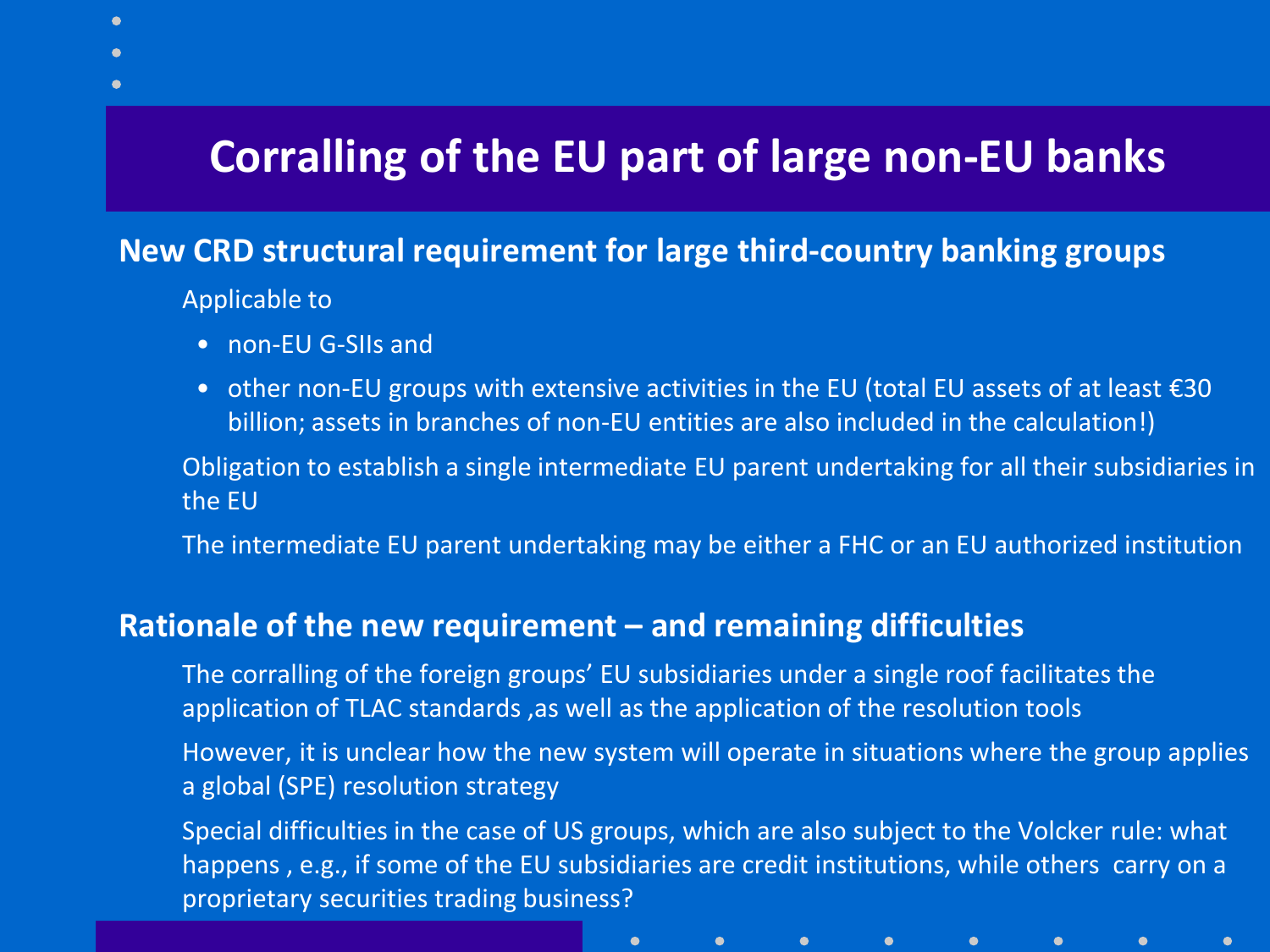# **Bail-in-able liabilities as a prerequisite for bail-in**

### **To enable bail-in, it is necessary that banks have a sufficient stock of nonexcluded (bail-in-able) liabilities**

- To ensure ex ante the availability of sufficient bail-in-able liabilities (and to prevent shift to excluded liabilities): need to regulate banks' funding structure, over and above the maintenance of capital ratios
- Additional consideration of European law: bail-in of at least 8% of total liabilities (including own funds) is a legal condition to the activation of 'public' funding resources in support of resolution
	- Assistance by the resolution fund
	- Activation of 'government financial stabilization tools': recapitalization with taxpayers' funds / nationalization

#### **Accordingly: special requirements on banks' liability structure**

 $\bullet$ 

EU: MREL (currently, BRRD, Art 45) FSB: TLAC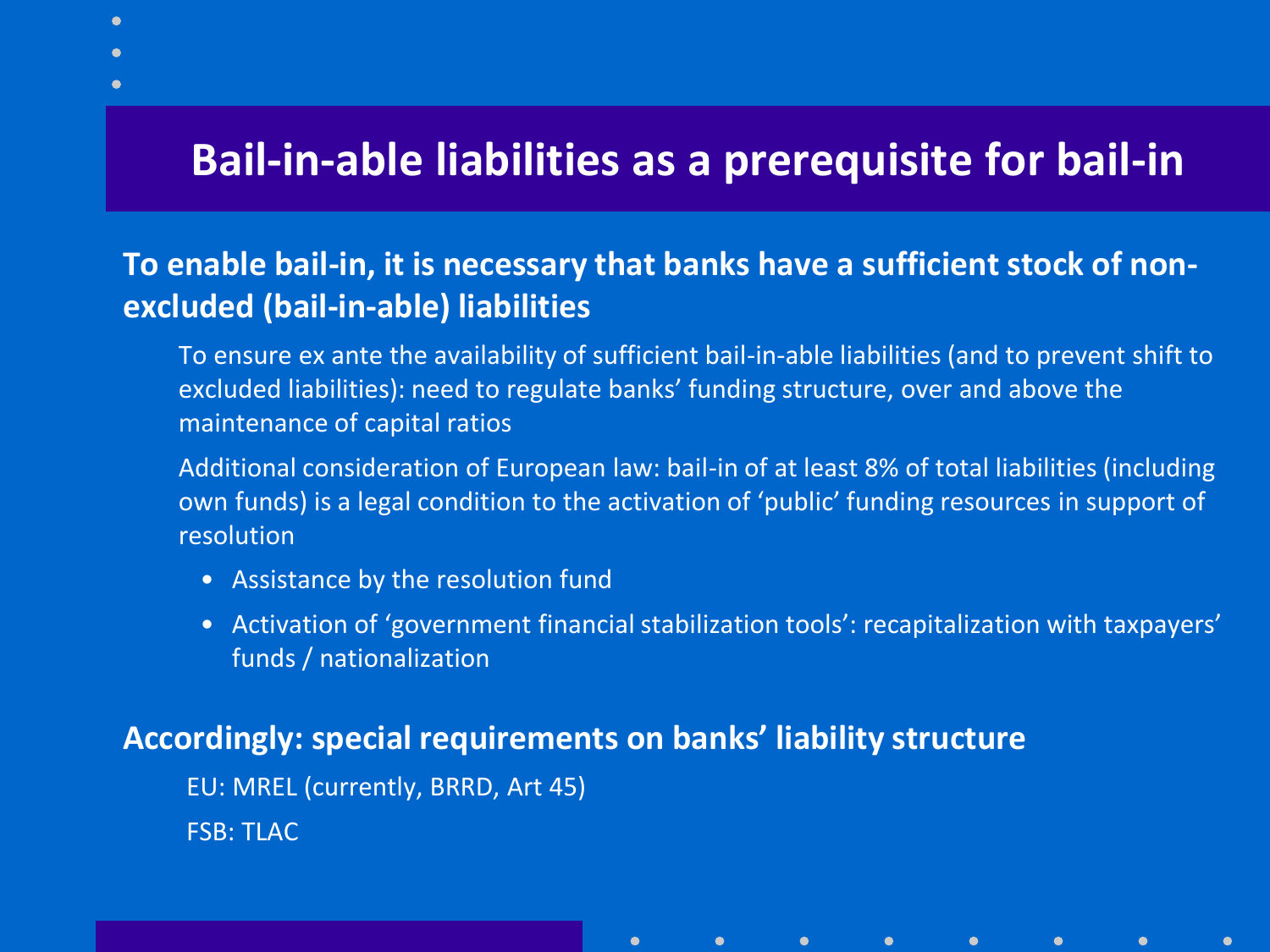# **FSB's TLAC standard for G-SIBs**

#### **Complements the bail-in provisions in the 'Key Attributes' standard**

- Original mandate: G20 St Petersburg summit, 2013
- Draft standard, FSB, Nov 2014
- Final FSB standard, Nov 2015
- Comprises a set of Principles and a more technical Termsheet

#### **Establishes minimum requirement for total loss-absorbing capacity for G-SIBs**

- While resolution-related, its practical effect is to greatly enhance the prudential/ex ante control of banks' financial structure, over and above the Basel III capital & liquidity standards Seeks to promote
	- market discipline
	- market confidence (both by setting a floor and by requiring transparency)

 $\bullet$ 

• a level-playing field internationally

Supports cross-border coordination by addressing the internal allocation of bail-in-able liabilities in multi-country G-SIBs

 $\bullet$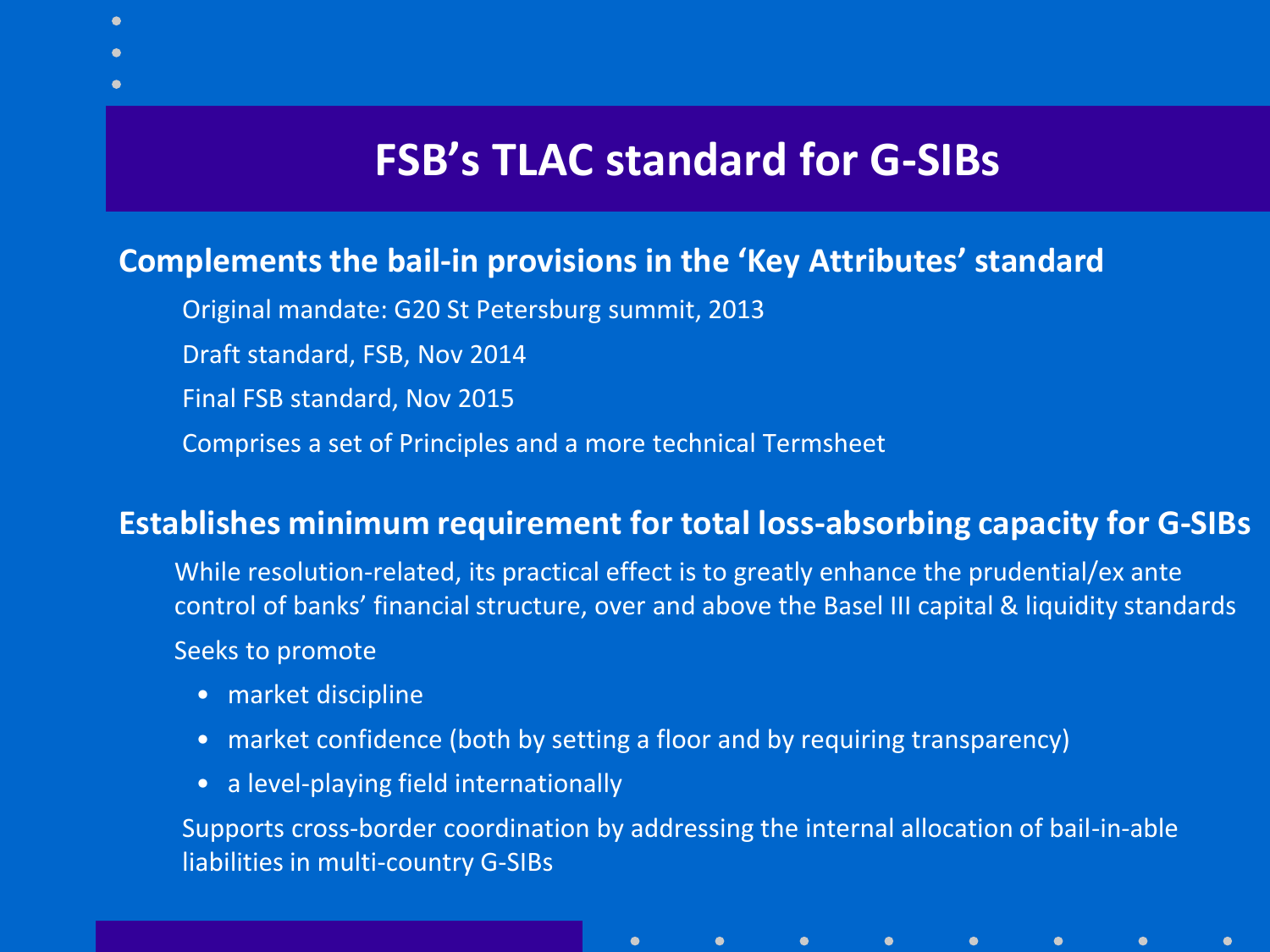# **TLAC requirement**

#### **Common minimum TLAC requirement for all G-SIBs**

Rule-based floor

Will eventually rise to the highest of 18% total RWAs or 6.75% of the Leverage Ratio Exposure)

### *plus*

 $\bullet$ 

### **Firm-specific TLAC for each G-SIB set by its resolution authority**

Discretionary add-on, over and above the minimum, based on prudent assumptions about

- losses incurred prior to resolution, and
- 'losses realised in the prudent valuation necessary to inform resolution actions', and

estimated capitalization needs of the surviving entity, which should be able to

 $\bullet$ 

 $\bullet$ 

 $\bullet$ 

 $\bullet$ 

 $\bullet$ 

- meet minimum capital requirements under Basel III, and
- regain market confidence

#### **Subject to review in FSB Resolvability Assessment Process (RAP)**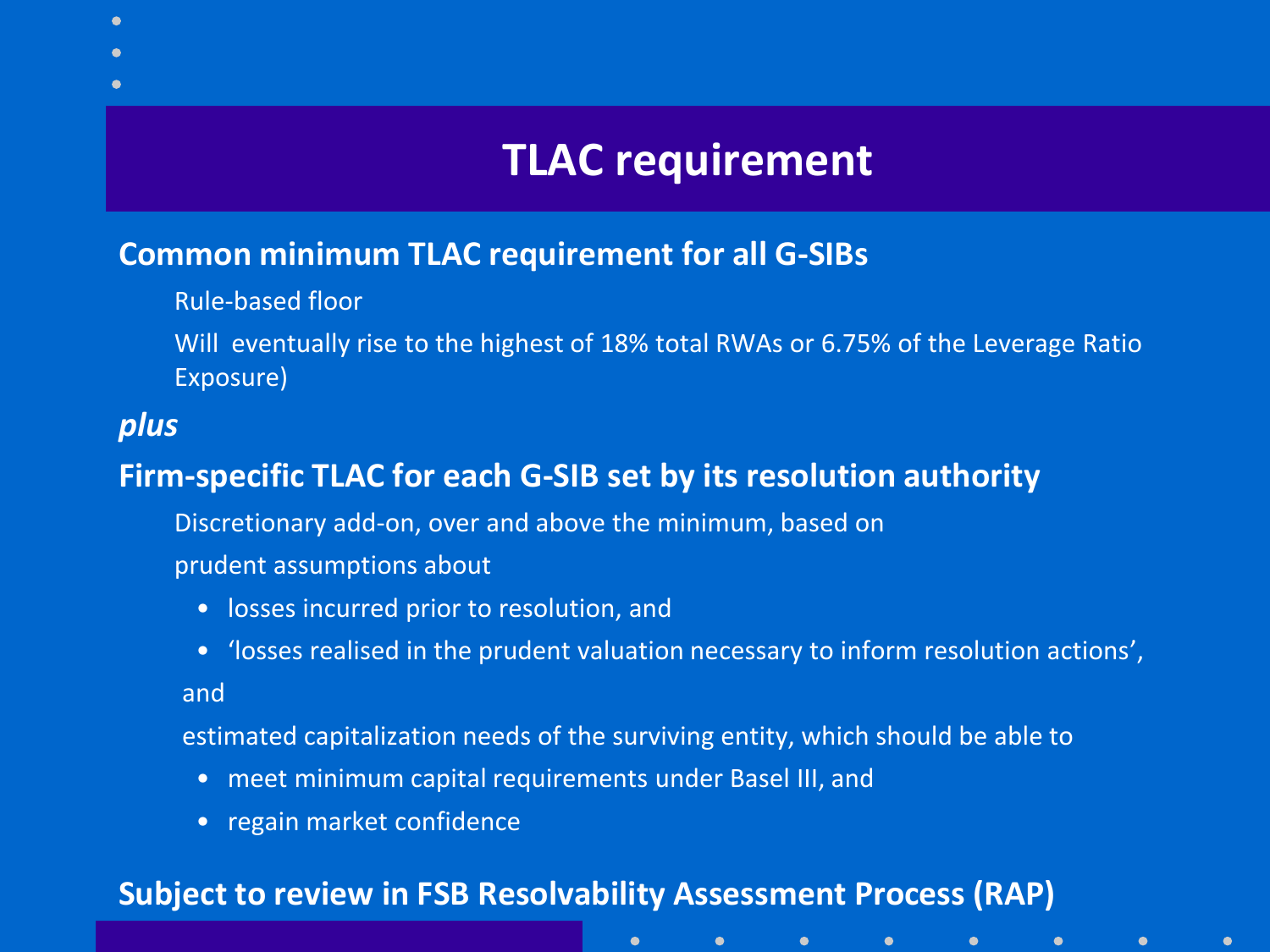# **TLAC calibration & conformance period**

Г

|                                                                                                                   |                                 | <b>Existing G-SIBs</b> | <b>EME G-SIBs</b> | <b>New G-SIBs</b><br>$(2016 - 18)$ | <b>New G-SIBs</b><br>(after 2019) | <b>After voluntary bail-in</b><br>(recovery measure) | G-SIB / bridge entity<br>after resolution |
|-------------------------------------------------------------------------------------------------------------------|---------------------------------|------------------------|-------------------|------------------------------------|-----------------------------------|------------------------------------------------------|-------------------------------------------|
| <b>TLAC / RWAS</b>                                                                                                | 16%                             | 01 Jan 2019            | 01 Jan 2025       |                                    |                                   | 24 months                                            | 24 months                                 |
|                                                                                                                   | 18%                             | 01 Jan 2022            | 01 Jan 2028       | 01 Jan 2022                        | 36 months                         | 24 months                                            | 24 months                                 |
| <b>TLAC</b> / Leverage<br><b>Ratio Exposure</b>                                                                   | 6%                              | 01 Jan 2019            | 01 Jan 2025       |                                    |                                   | 24 months                                            | 24 months                                 |
|                                                                                                                   | 6.75%                           | 01 Jan 2022            | 01 Jan 2028       | 01 Jan 2022                        | 36 months                         | 24 months                                            | 24 months                                 |
| <b>Allowance for</b><br>credible<br><b>commitments</b><br>to recapitalize<br>in resolution<br>(off-balance-sheet) | Up to<br>2.5% of<br><b>RWAs</b> | 01 Jan 2019            | 01 Jan 2025       |                                    |                                   | 24 months                                            | 24 months                                 |
|                                                                                                                   | Up to<br>3.5% of<br><b>RWAs</b> | 01 Jan 2022            | 01 Jan 2028       | 01 Jan 2022                        | 36 months                         | 24 months                                            | 24 months                                 |

 $\bullet$ 

 $\bullet$ 

 $\bullet$ 

 $\bullet$ 

 $\bullet$ 

 $\bullet$ 

 $\bullet$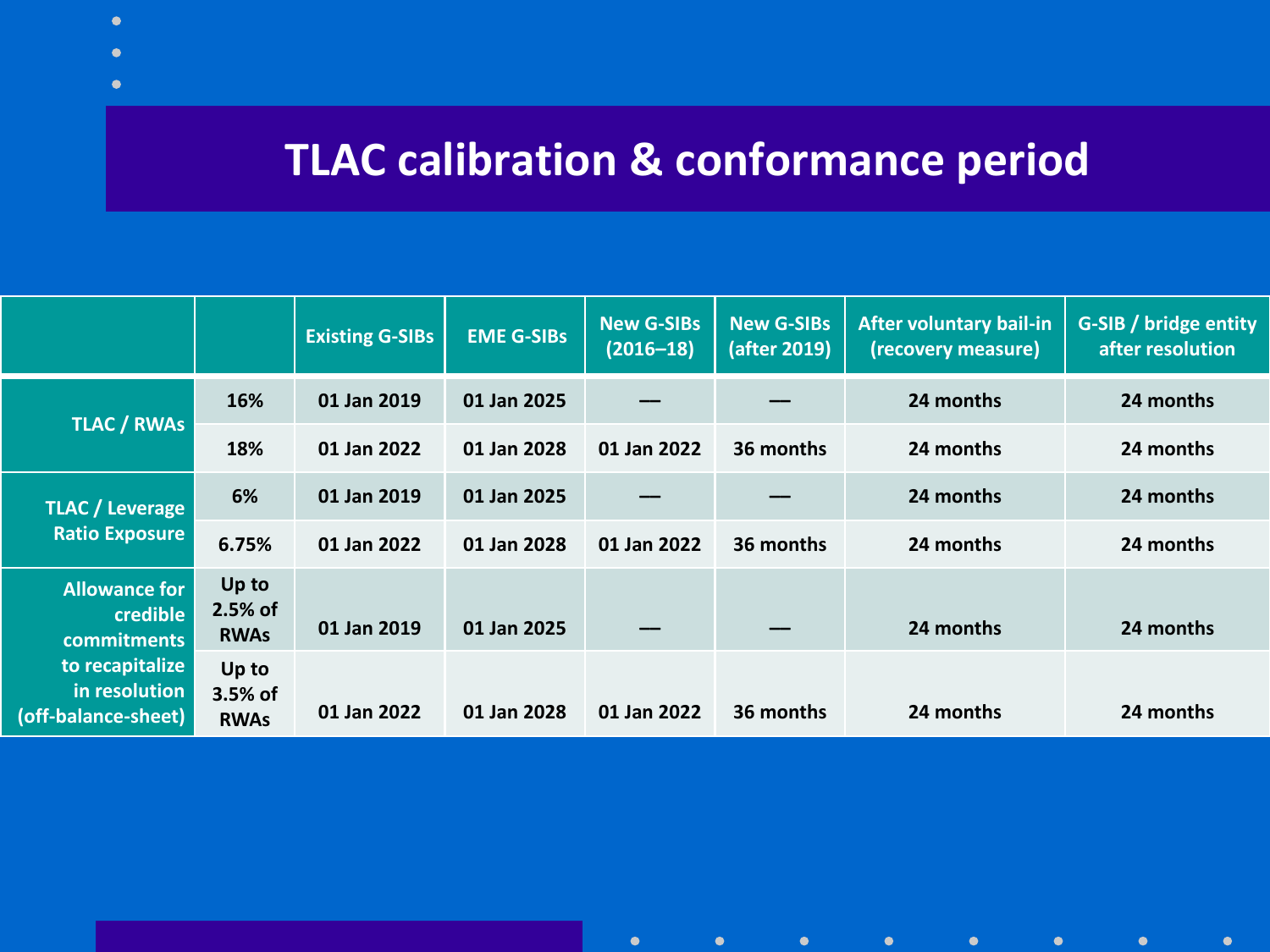# **MREL: Europe's TLAC?**

#### **MREL v TLAC**

MREL preceded TLAC: incorporated from the start in the BRRD, Art 45 Shares with TLAC the same objectives and general approach; but with Significant differences in the technical specifications Currently calculated as a percentage of total liabilities and own funds Applicable in principle to all European institutions, not only G-SIIs MREL: institution-specific ('Pillar 2'-type) requirement; should it be harmonized for all/some banks?

#### **Review of MREL & EU implementation of TLAC**

Due to lack of consensus: MREL originally left to the discretion of national resolution authorities or, for significant EA banks, the SRB

 $\bullet$ 

Commission enabled to submit by end-2016 proposal for revisions of MREL (possibly including the introduction of common minimum level for various categories of banks); BRRD, Art 45(18) Explicit reference in BRRD, Art 45(20) to the need for consistency with international standards Attempt by EBA to make the process more rule-bound by way of draft Level 2 legislation (technical standard) apparently rejected by the Commission as *ultra vires* 

 $\bullet$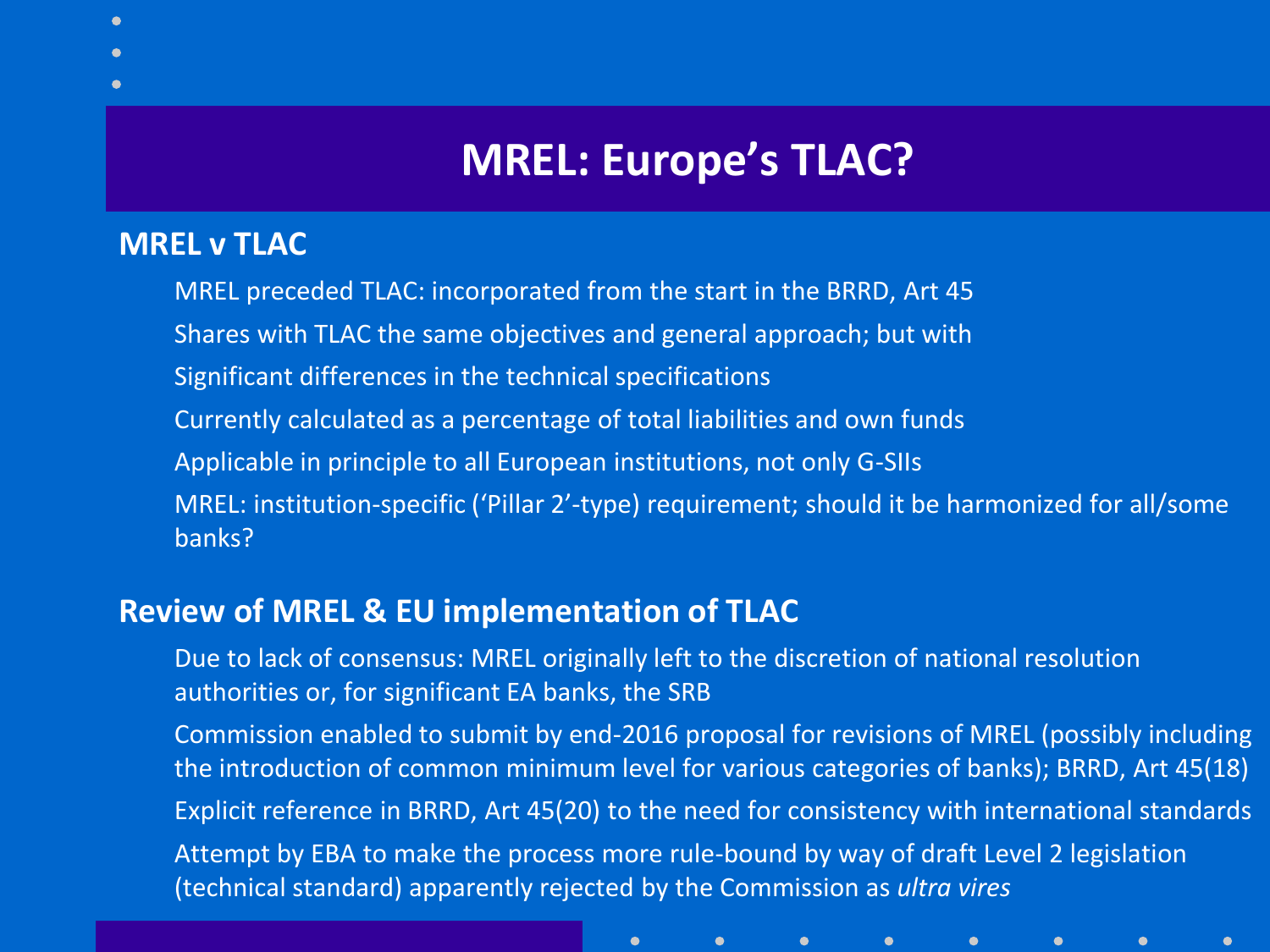# **TLAC v MREL (present state)**

 $\bullet$ 

|                        | <b>TLAC</b>                                                                                                                                                                                                                                               | <b>MREL</b>                                                                                                                         |  |
|------------------------|-----------------------------------------------------------------------------------------------------------------------------------------------------------------------------------------------------------------------------------------------------------|-------------------------------------------------------------------------------------------------------------------------------------|--|
|                        | Legal source Soft-law international standard                                                                                                                                                                                                              | <b>Binding European provision</b>                                                                                                   |  |
| <b>Scope</b>           | G-SIBs<br>(including 13 EU banks / 8 EZ banks)                                                                                                                                                                                                            | <b>All institutions</b>                                                                                                             |  |
| Objective              | Sufficient bail-in-able liabilities for continuation<br>of critical functions without use of public funds or<br>risk to financial stability                                                                                                               | Implicitly, less ambitious: external resolution<br>funding available, following limited use of bail-in<br>(8% of total liabilities) |  |
| <b>Placement</b>       | Calculated at each point of entry ('resolution<br>entity') for the respective 'resolution group'<br>(direct and indirect subsidiaries of the resolution<br>entity)                                                                                        | Applies at both the individual and consolidated<br>levels; but<br>Solo compliance may be waived                                     |  |
| <b>Pre-positioning</b> | Each 'material sub-group' (i.e. significant national<br>sub-group within a resolution group) must<br>maintain internal TLAC at a level of 75-90% of the<br>external TLAC requirement to which it would be<br>subject if it were itself a resolution group | <b>No provision</b>                                                                                                                 |  |
| <b>requirement</b>     | Nature of Rule-defined minimum (Pillar 1), and<br>Discretionary bank-specific add-on                                                                                                                                                                      | Discretionary bank-specific requirement (Pillar 2)                                                                                  |  |
|                        |                                                                                                                                                                                                                                                           |                                                                                                                                     |  |

 $\bullet$ 

 $\bullet$ 

 $\bullet$ 

 $\bullet$ 

 $\bullet$ 

 $\bullet$ 

 $\bullet$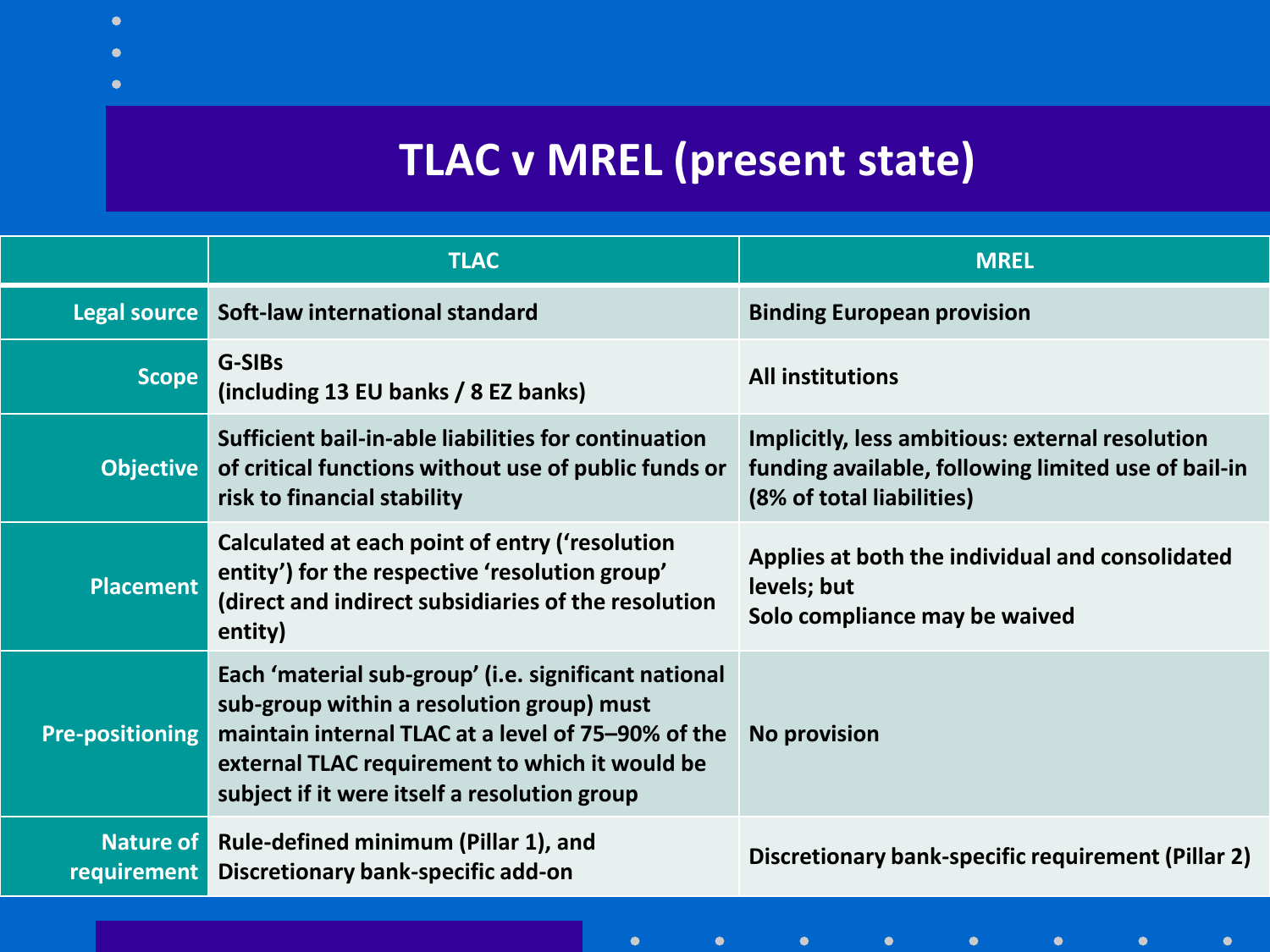| $\bullet$<br>$\bullet$                      |                                                                                                                              |                                                                                                                                                                                                                                                                               |
|---------------------------------------------|------------------------------------------------------------------------------------------------------------------------------|-------------------------------------------------------------------------------------------------------------------------------------------------------------------------------------------------------------------------------------------------------------------------------|
|                                             | <b>TLAC</b>                                                                                                                  | <b>MREL</b>                                                                                                                                                                                                                                                                   |
| calculation                                 | <b>Basis of % of RWAs, and</b><br>% of Leverage Ratio Exposure                                                               | % of total liabilities, including own funds                                                                                                                                                                                                                                   |
| <b>Calibration</b>                          | <b>Higher of</b><br>16% / 18% of RWAs,<br><b>or</b><br>6% / 6,75% of Leverage Ratio Exposure                                 | <b>Loss Absorption Amount (total capital</b><br>requirements of present bank),<br>plus<br><b>Recapitalization Amount (minimum capital</b><br>requirement post-resolution),<br>minus<br>adjustments, including estimated contribution of<br><b>DGS to resolution financing</b> |
| <b>Composition</b>                          | Tier 1 and Tier 2 own funds,<br>plus<br>eligible instruments,<br>minus<br><b>CET1 covering the Basel III capital buffers</b> | Tier 1 and Tier 2 own funds,<br>plus<br>eligible liabilities                                                                                                                                                                                                                  |
| <b>Minimum share of</b><br>debt instruments | 33%                                                                                                                          | <b>No provision</b>                                                                                                                                                                                                                                                           |
| Allowances                                  | Up to 2.5 / 3.5% of RWAs in the form of off-<br>balance-sheet credible commitments to<br>recapitalize bank upon resolution   | No allowance                                                                                                                                                                                                                                                                  |
|                                             |                                                                                                                              |                                                                                                                                                                                                                                                                               |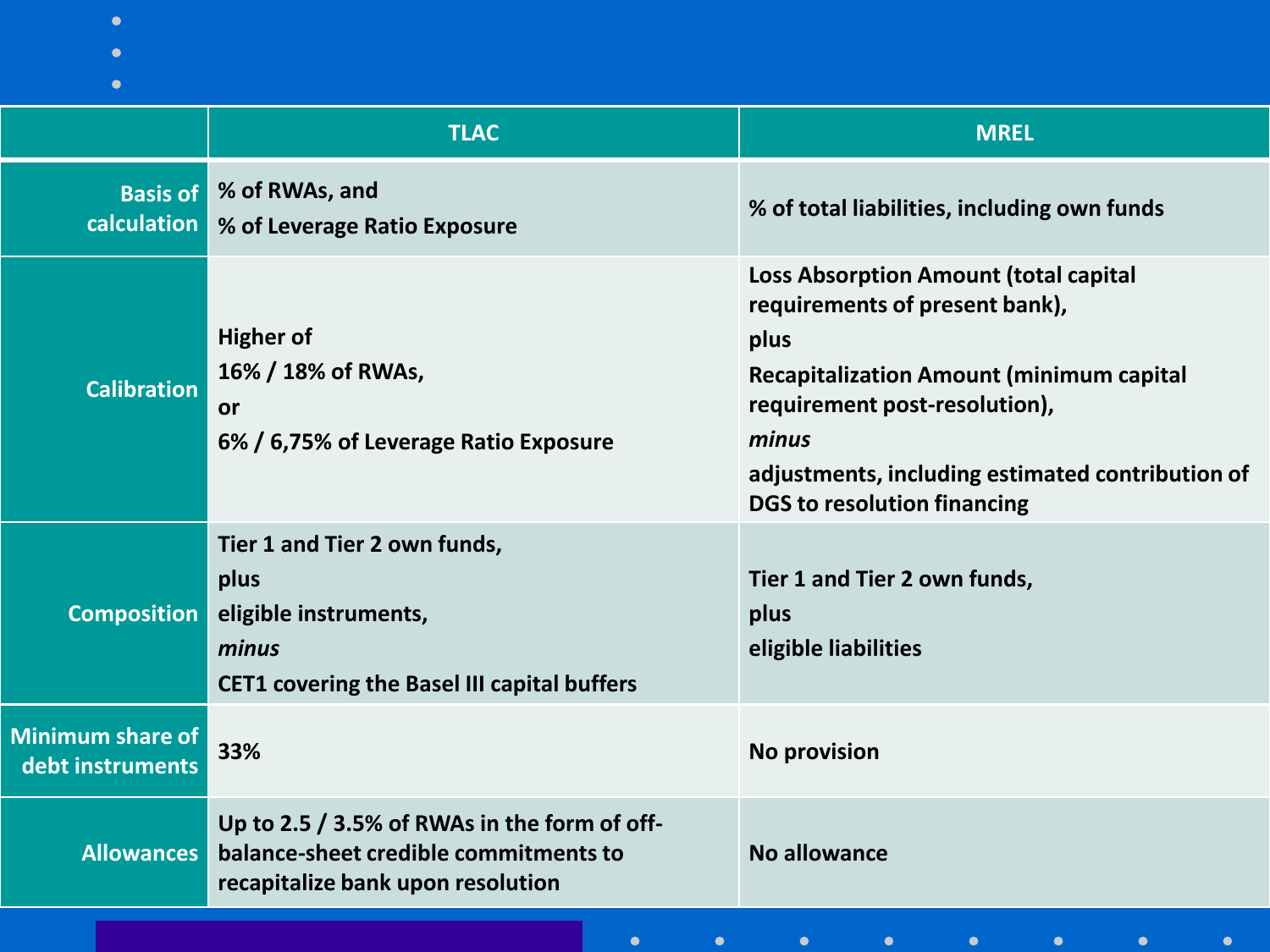|                                            | <b>TLAC</b>                                                                                                                                                                                                                                                                                     | <b>MREL</b>                                                                                                                                         |
|--------------------------------------------|-------------------------------------------------------------------------------------------------------------------------------------------------------------------------------------------------------------------------------------------------------------------------------------------------|-----------------------------------------------------------------------------------------------------------------------------------------------------|
| <b>Priority</b>                            | TLAC-eligible instruments must be junior to<br>excluded liabilities<br>(subject to de minimis exceptions)<br>Subordination can be statutory, contractual or<br>'structural' (i.e. TLAC-eligible instruments issued<br>by resolution entity which does not issue itself<br>excluded liabilities) | No clear stance: certain classes of eligible<br>liabilities are statutorily subordinated, but some<br>can rank pari passu with excluded liabilities |
| Foreign-law<br>instruments                 | Instruments issued under non-domestic law are<br>admitted only if their availability is guaranteed<br>under local statute or legally enforceable<br>contractual provisions                                                                                                                      | For instruments issued under third-country law,<br>institution must demonstrate that they can be<br>legally and effectively bailed-in               |
| <b>Issuer</b>                              | From 2022, direct issuance only by resolution<br>entity (with certain exceptions, esp. CET1 capital<br>issued by subsidiaries)                                                                                                                                                                  | <b>No specific provision</b>                                                                                                                        |
| <b>Basel III capital</b><br><b>buffers</b> | <b>Deduction of CET1 covering buffers</b>                                                                                                                                                                                                                                                       | No deduction                                                                                                                                        |
| <b>Cross-holdings</b>                      | Deduction of holdings of other G-SIBs' eligible<br>instruments                                                                                                                                                                                                                                  | No deduction                                                                                                                                        |
| Implications of<br>breach                  | Treatment should be as severe as for breaches of<br>minimum capital requirements                                                                                                                                                                                                                | No specific provision                                                                                                                               |
| <b>Entry into force</b>                    | 2019 / 2022                                                                                                                                                                                                                                                                                     | <b>Bank-specific requirements set from 2016;</b><br>discretionary phase-in                                                                          |
|                                            |                                                                                                                                                                                                                                                                                                 |                                                                                                                                                     |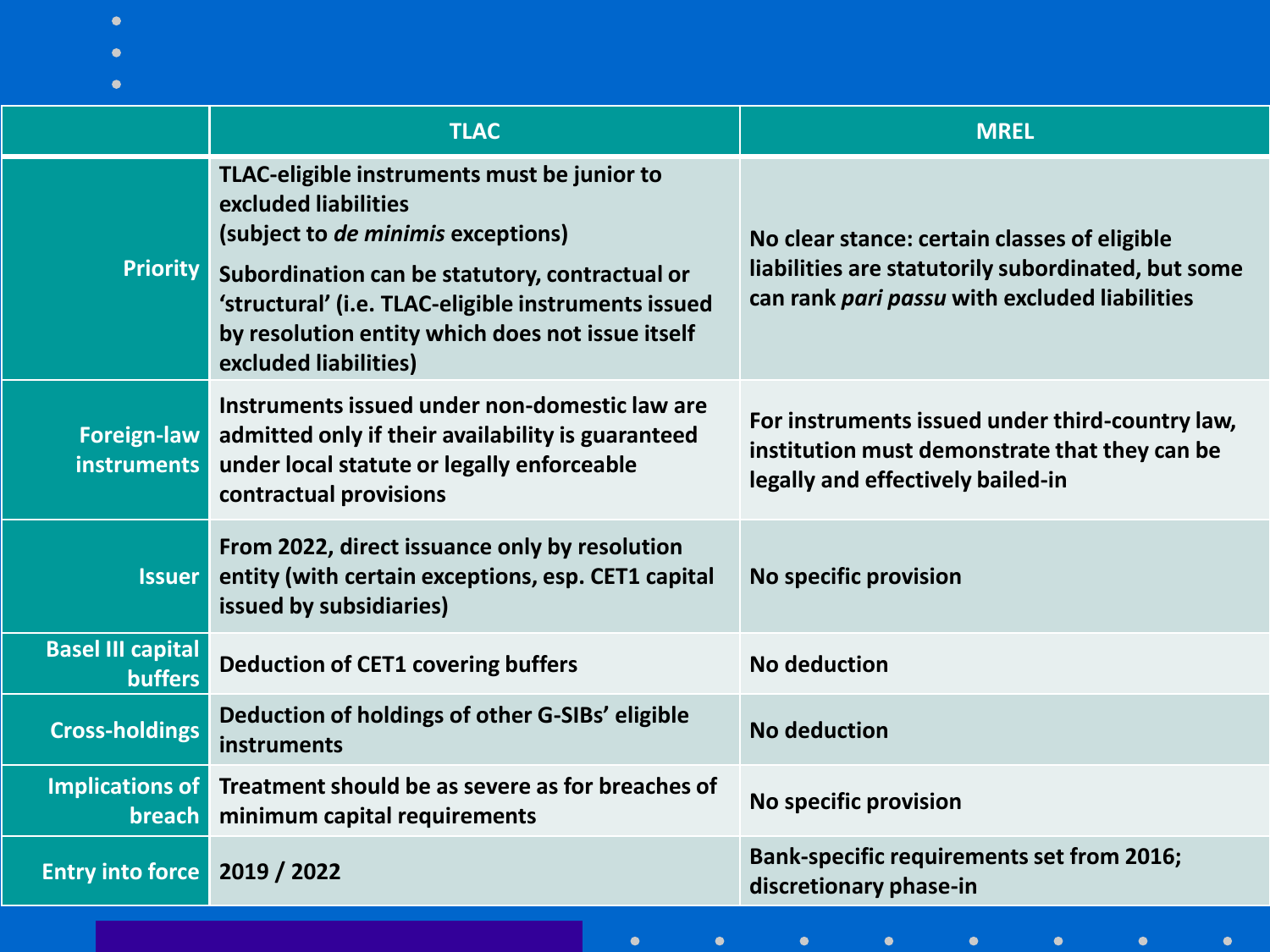# **The Commission's strategy**

#### **List of options**

1: No change to BRRD framework; TLAC implementation by resolution authorities as MREL requirement

2: Legislative adoption of TLAC for G-SIIs; no change to the general capital regime or MREL 3: MREL review, leading to integrated regime (alignment with TLAC and prudential regime) The Banking Reform package is based on Option 3: the Commission's preferred option – on grounds of simplicity, clarity, market confidence

### **Implementation of TLAC**

Mandatory Pillar 1 requirements for G-SIIs, implemented through amendments to CRR Consistency with Basel III and TLAC floors

- 2019 targets: TLAC/RWA > 16 and TLAC/LRE > 6%
- 2022 targets: TLAC/RWA > 18 and TLAC/LRE > 6.75%

Streamlined Tier 2 eligibility criteria, to mirror TLAC standard (subordination, one-year minimum residual maturity)

 $\bullet$ 

Exclusion of CET1 meeting capital buffer requirements

Pillar II going-concern add-on to capital requirements, at discretion of competent authorities

 $\bullet$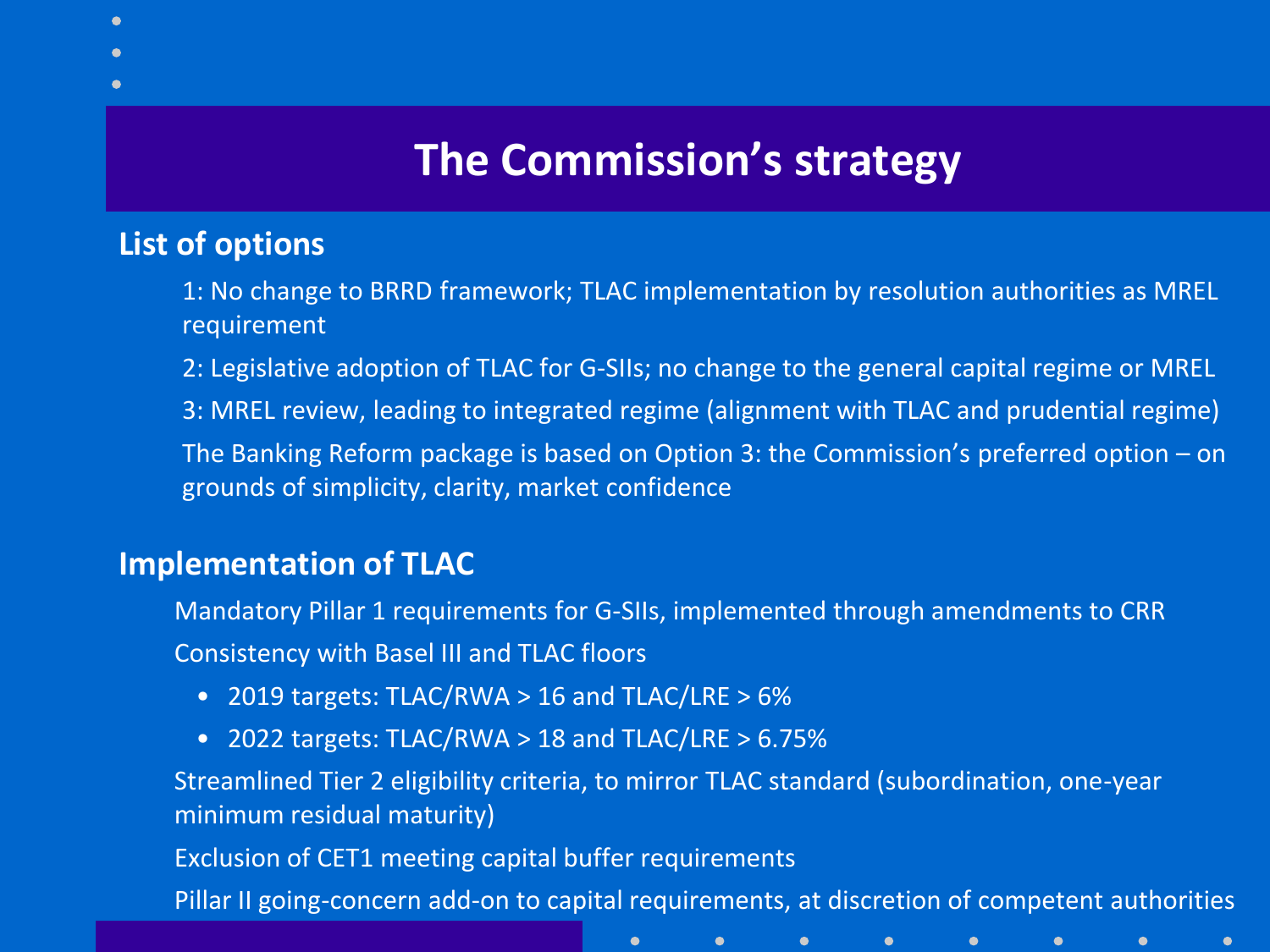#### **Revision of MREL and alignment to TLAC technical approach**

MREL requirement continues to apply to all banks

- Set at a bank-specific level by the resolution authorities / SRB
- Consistently with TLAC standard, the resolution authorities enabled to impose supplementary (Pillar 2) MREL requirement also on G-SIIs

Amendments to the BRRD and the SRM Reg (for the BU) to align existing MREL requirements with the TLAC technical specifications

 $\bullet$ 

 $\bullet$ 

• Abandonment of current basis for MREL calculation (total liabilities) in favour of RWAs and LRE

Bank-specific level of MREL set by resolution authorities when preparing resolution plans

- Takes into account the envisaged resolution approach
- Diversity of business models and funding strategies recognized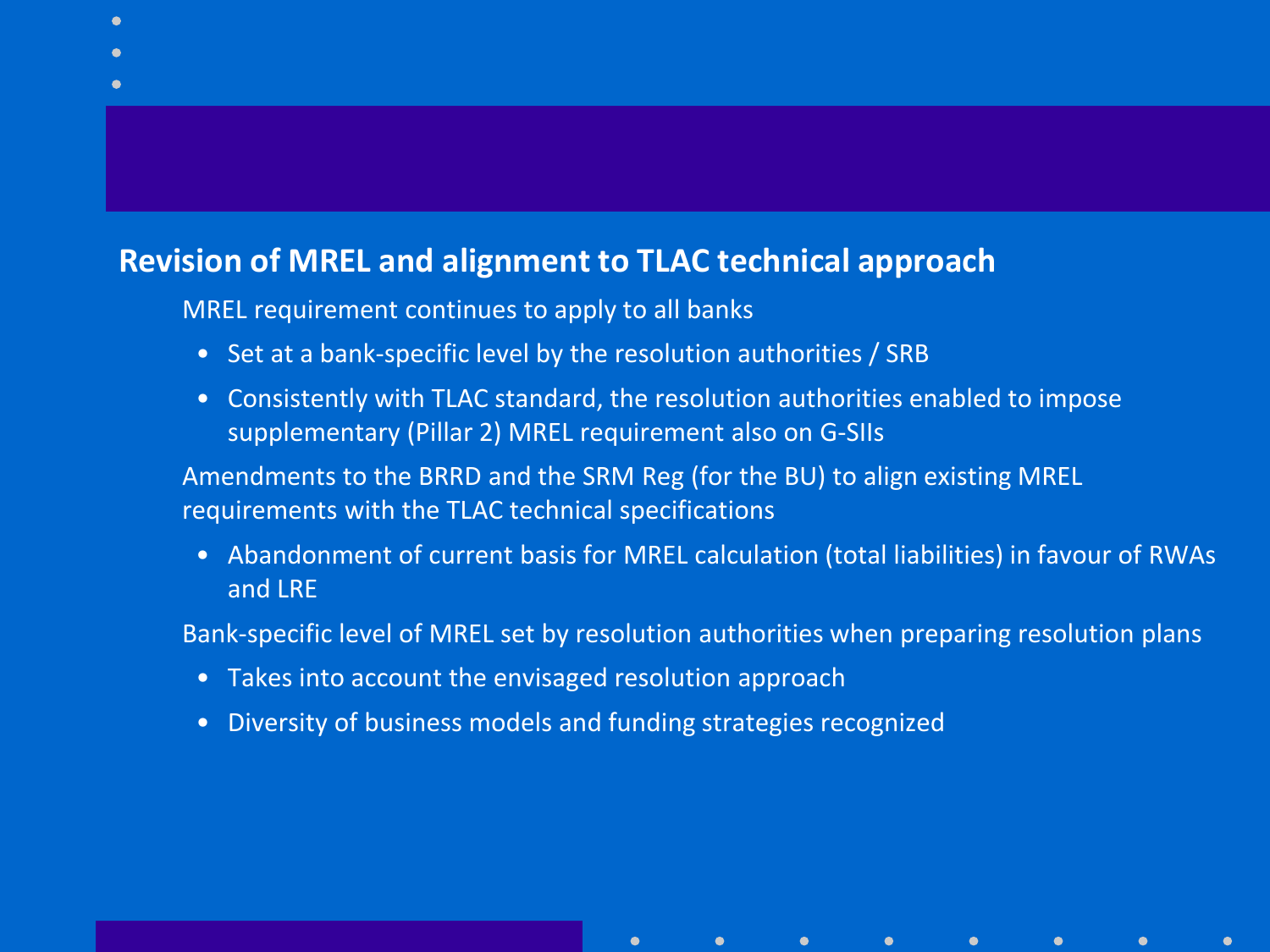# **MREL 'guidance'**

### **Regulatory requirements v 'guidance'**

The Banking Reform package distinguishes between Pillar 2 requirements and guidance

- Pillar 2 capital requirements: bank-specific mandatory requirements , imposed by supervisors to address risks not fully covered by Pillar 1 and buffer capital requirements
- Capital guidance: supervisors' expectations that an institution will hold capital in excess of the various mandatory requirements, as a protection against remote risks

### **Resolution authorities and MREL guidance**

In similar vein, resolution authorities may give MREL guidance

MREL requirements are set at the level necessary to

• absorb losses (in line with the supervisors' determination of capital requirements) and

 $\bullet$ 

 $\bullet$ 

• to recapitalise the bank following resolution, up to the point where the surviving operation complies with its continuing authorisation requirements

MREL guidance may be set to

• cover capital guidance that has already been set by the bank's supervisor or

 $\bullet$ 

• ensure market confidence in the resolved entity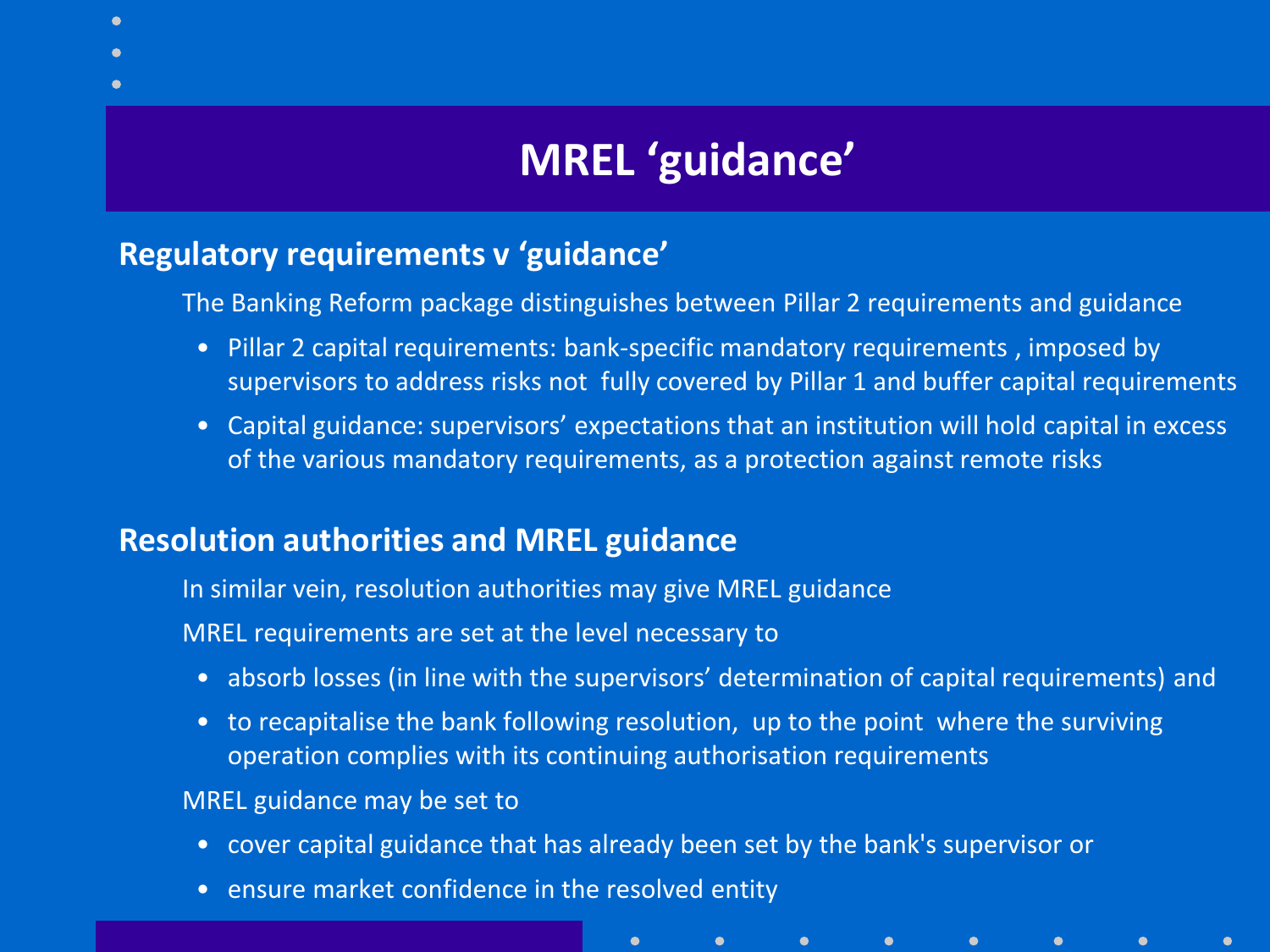# **Internal v external MREL in banking groups**

### **For individual regulated entities within a group, the nature of MREL requirements will depend on their classification**

In line with the group-wide approach to resolution outlined above (also reflected in the TLAC standard), the Commission's proposals distinguish between the MREL requirements of resolution entities and other group entities

- Resolution entities will observe external MREL requirements (by issuing eligible liabilities to non-group parties)
- The funds raised may be 'downstreamed' to individual subsidiaries (and, in accordance to TLAC techniques, partially pre-positioned to 'material sub-groups')
- Subsidiaries which are not resolution entities will observe internal MREL requirements (by issuing intra-group eligible liabilities to their resolution entity)

Internal MREL enables the 'upstreaming' of losses to the resolution entity without need for commencement of resolution proceedings at the subsidiary's own level

Possibility of waivers where both entities are established in the same MS

 $\bullet$ 

Where the entities are established in different MSs, the relevant resolution authorities may agree to allow the subsidiary to meet its MREL requirement by receiving from its resolution entity guarantees in its favour, instead of issuing intra-group eligible liabilities to the resolution entity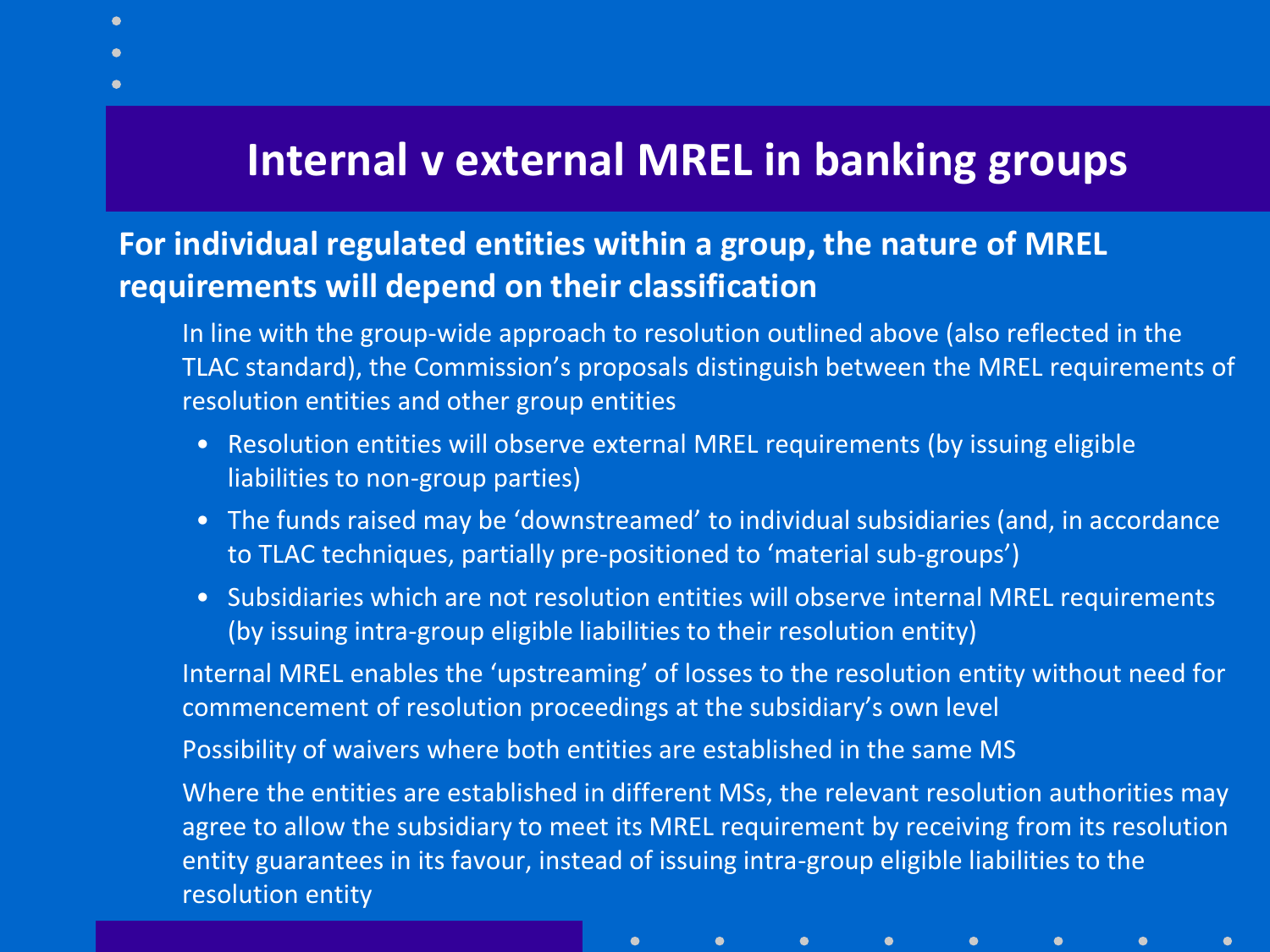## **Consequences of breach of MREL requirements**

### **While the current regulatory framework does not specify the consequences for failure to meet MREL requirements, the Commission's proposals does!**

- In line with the TLAC standard, where a bank's eligible liabilities do not suffice to cover its MREL, the shortfall is automatically cover with CET1, which is deducted from the amounts allocated to the combined capital buffer requirement
- Since this may cause the bank to breach its combined capital buffer requirement, the breach can indirectly trigger automatic limits on discretionary payments to holders of regulatory capital instruments and employees
- To address the situation where the shortfall of eligible liabilities is due to market conditions (temporary inability to issue new instruments), the proposals provide for a six month grace period prior to the activation of limits on discretionary payments
- However, even during the six-month period, it will be possible for the authorities to take other measures to correct the bank's financial problems
- Due to the nature of MREL guidance, its breach does not lead automatically to sanctions (limits on discretionary payments)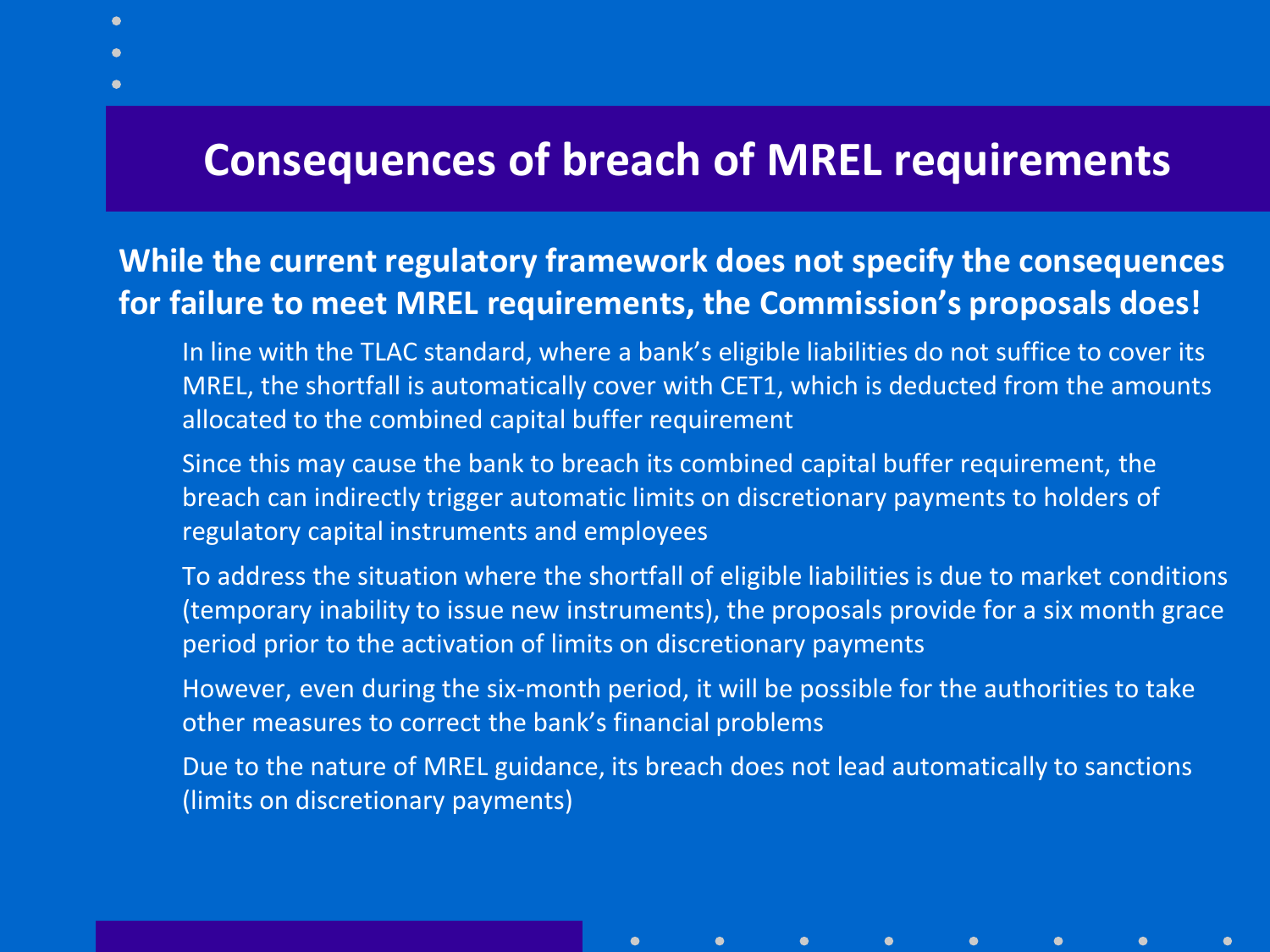# **Proportionality of MREL requirements**

### **The specification of the proposed MREL norms reflects the Banking Reform package's more general emphasis on proportionality**

- MREL remains a Pillar 2 type, whose level must be determined on an individual basis; the Commission did not pursue the option in BRRD, Art 45(18), to set common minimum MREL requirements for particular categories of banks
- The resolution authorities' decisions on the level of MREL must be duly justified, also by reference to the chosen resolution strategy
- For G-SIIs, which are already subject to Pillar 1 MREL/TLAC, the imposition by resolution authorities of an bank-specific add-on must be duly justified, necessary and proportionate
- The concern for 'flexibility' and differentiation is also evident in the technical specifications
	- Unlike in TLAC/Pillar 1 MREL, for Pillar 2 MREL subordination of debt instruments is not a condition of eligibility, but may be required by resolution authorities if this is deemed appropriate in order to facilitate the application of bail-in tool; however, a requirement of this type will need to be specifically justified
	- Banks will be allowed to use debt instruments with certain derivative-linked features (*e.g.*, structured notes), provided that these have a fixed principal amount
	- The existing exemption from MREL for mortgage credit institutions will be preserved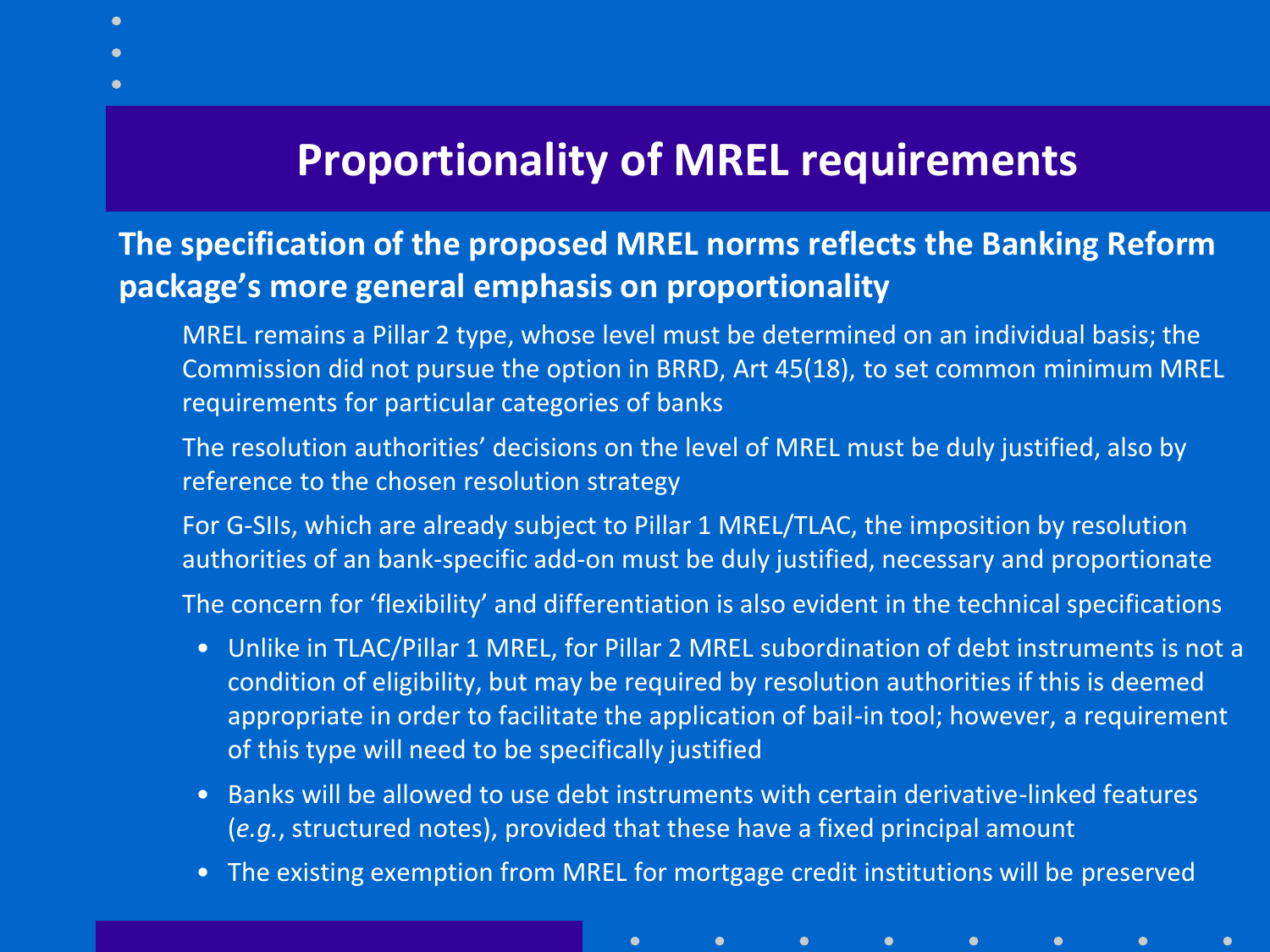## **New hierarchy of claims**

### **Creditors' hierarchy governed by national insolvency laws, with certain exceptions (partial harmonization of priority of claims in bank insolvency)**

- Depositor preference (covered followed by other preferred deposits) already established in BRRD, Art 108
- Significant divergence in national approaches to the ranking of senior unsecured bonds
- Certain MSs (Germany, Spain) have introduced statutory subordination of senior bonds, with retrospective effect, in order to make existing debt instruments eligible for TLAC/MREL
- This creates inconsistency of treatment across MSs, legal uncertainty, competitive distortions; and complicates the application of bail-in

 $\bullet$ 

 $\bullet$ 

### **Proposal for harmonized priority ranking for 'non-preferred' senior debt instruments; draft Dir on ranking of unsecured debt, COM(2016) 853 final**

- The new category does not include loans
- It does not include debt instruments with derivatives-like features
- The instruments must have an original contractual maturity of more than one year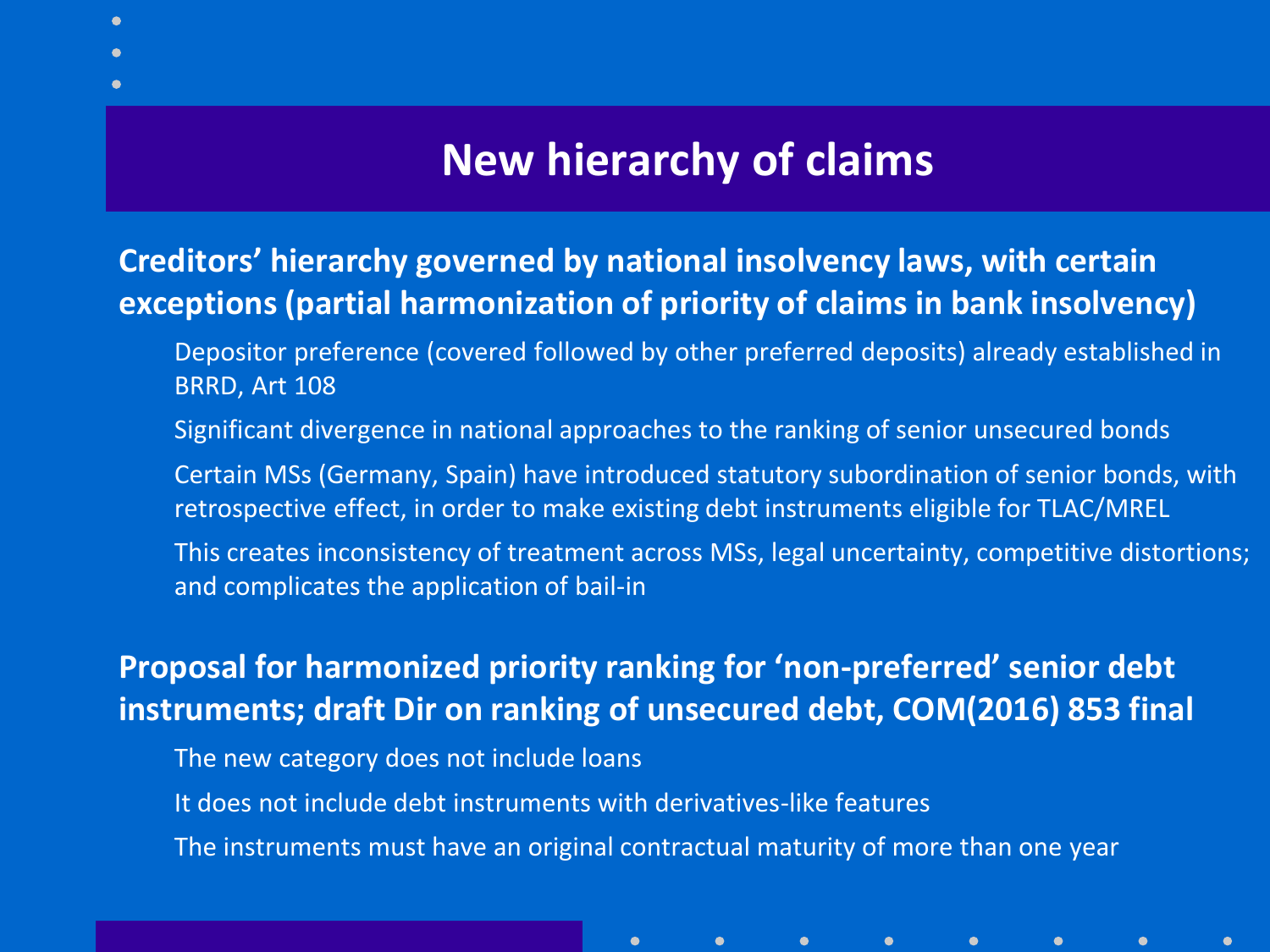### **Compliant instruments rank above capital instruments and contractually subordinated junior debt, but below other senior liabilities**

They will be eligible for MREL/TLAC purposes (they meet the mandatory 'subordination' requirement for Pillar 1 TLAC as well as any discretionary Pillar 2 subordination requirement) (in contrast to usual senior debt)

#### **The proposed rule eschews retroactivity**

It comes into effect from the date of application of the new Dir (July 2017?) The ranking of existing stocks of debt instruments will still be governed by national laws adopted before [31 December 2016]

### **EBA views on ranking; ECB Opinion of 08 Mar 2017 (CON/2017/6)**

Introduction of general depositor preference, based on tiered approach

Clarification that non-preferred senior instruments rank *pari passu* with senior debt already subject to statutory subordination in insolvency/resolution

Possibility of bailing in non-preferred senior instruments with shorter maturities Alignment of national insolvency regimes, to establish that Tier 2 instruments rank below other subordinated liabilities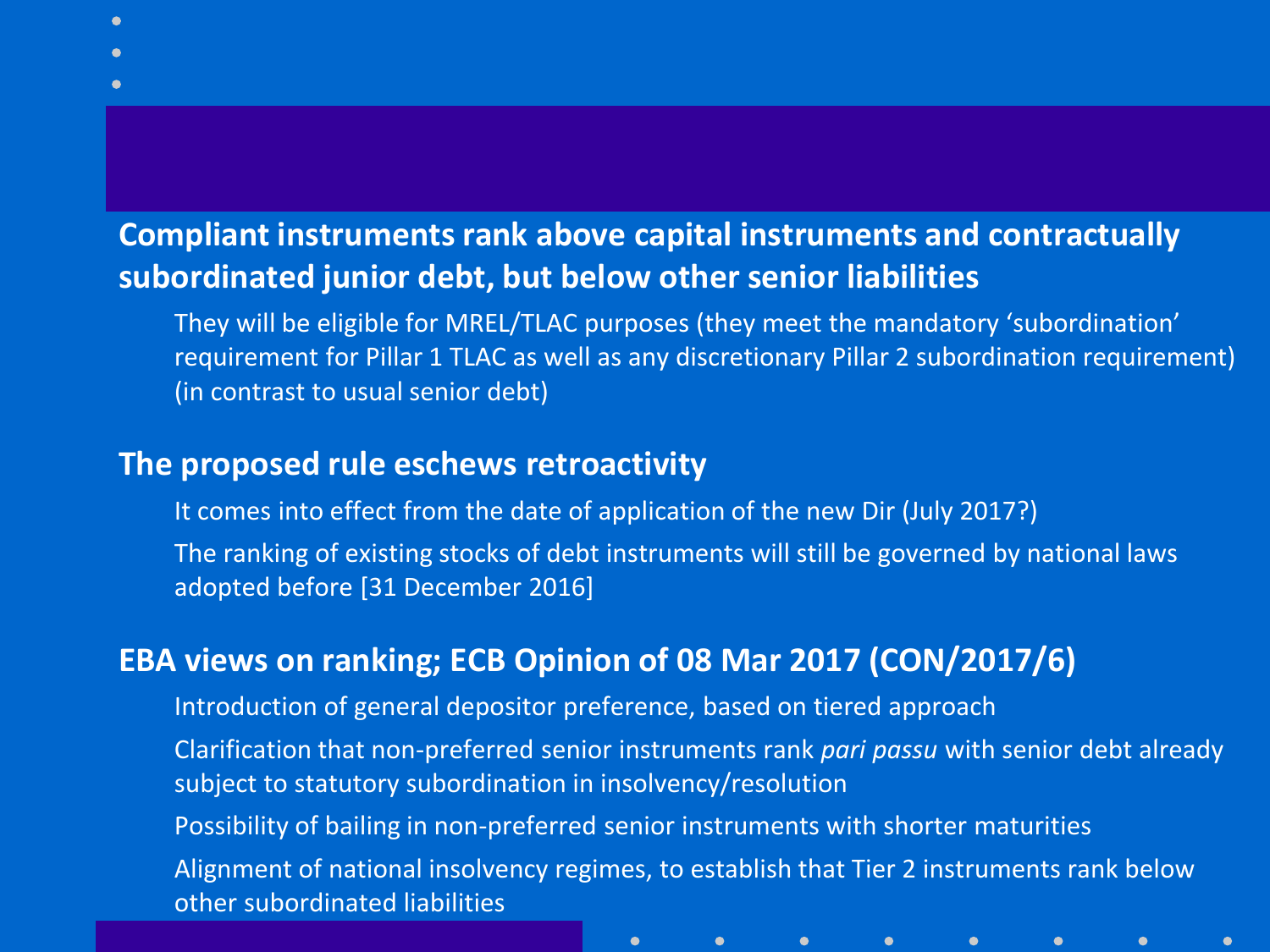# **Waiver of obligation recognize contractually bail-in in instruments issued under third-country law**

### **Change justified on grounds of proportionality**

- The rule of BRRD, Art 55 currently applies to all contracts not legally excluded from bail-in, whether these are likely to be included in bail-in or not
- It is reputed to create significant problems to banks having branches in third countries, thus forcing them either to adopt structural solutions (subsidiarization) or to withdraw

#### **Amendment enabling resolution authorities to waive the requirement**

Where they determine that

- it is 'legally, contractually or economically impracticable' for banks to include a compliant contractual clause and
- such waiver would not impede the resolvability of the bank

The exercise of the power to waive is fully discretionary

#### **Special treatment of foreign liabilities covered by a waiver**

They do not count towards the MREL

Are senior to liabilities that do count (to avoid breaches of the NCWO principle)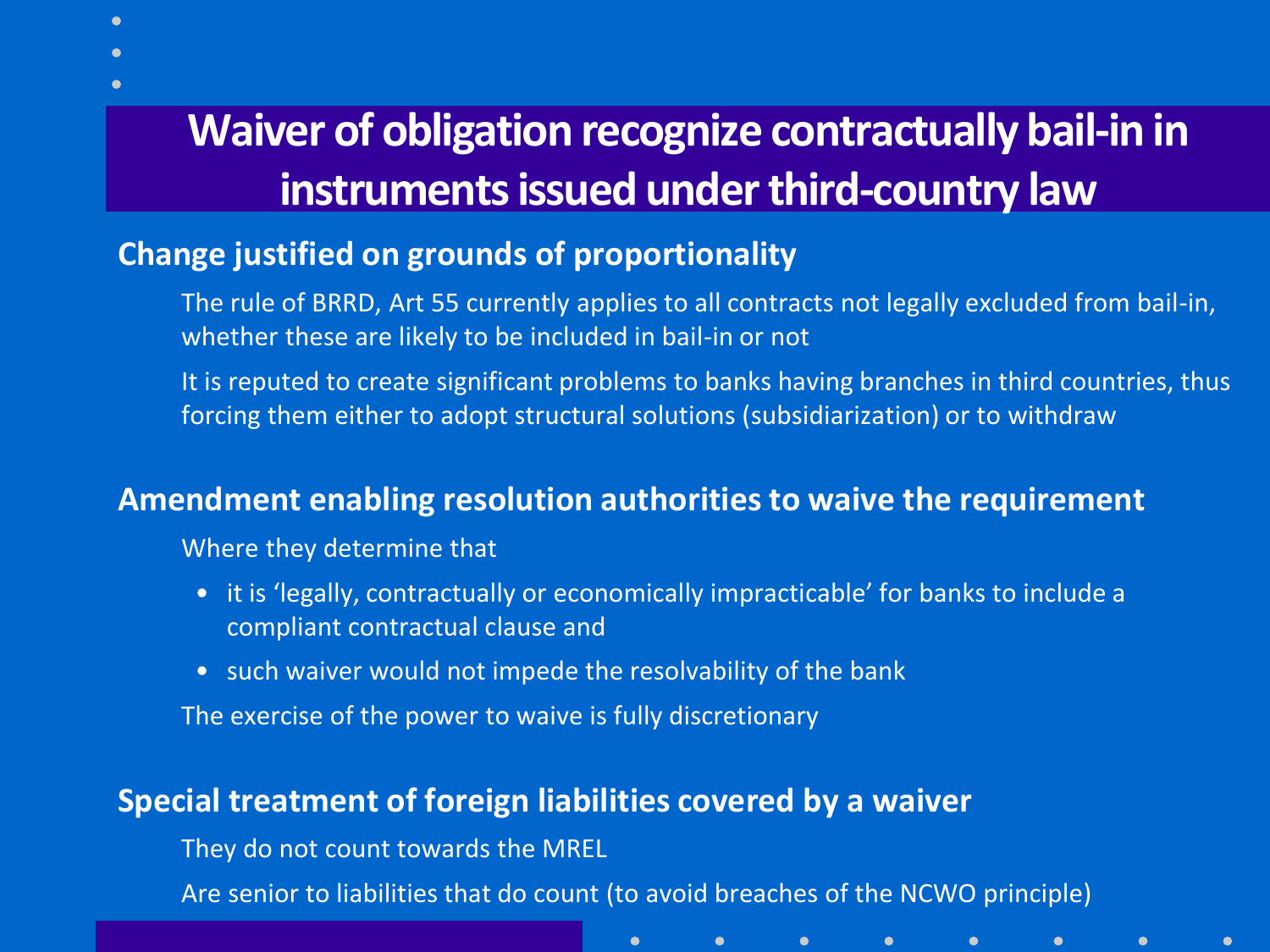## **New moratorium powers**

#### **New harmonized powers to impose moratorium inserted in the BRRD**

Enable the suspension of certain contractual obligations for a short period of time Aim to prevent the unravelling of a bank's liquidity through the withdrawal of creditors' claims Applicable both as an early intervention power and in the resolution phase Provide time for the establishment of the true situation and the making of necessary valuations of assets and liabilities

#### **Conditions of application**

A moratorium may be employed in the pre-resolution phase, as an early intervention power, to provide time for determining whether early intervention measures are necessary or whether the institution is failing or likely to fail

Suspension of payments may also be employed during the resolution process to facilitate the effective application of resolution tools or to provide time for a valuation under BRRD, Art 36 Covered deposits are excluded from the new moratorium powers in order to ensure consistency with the principles of DGS Dir and to safeguard market confidence A moratorium is of limited duration, which may not exceed five working days